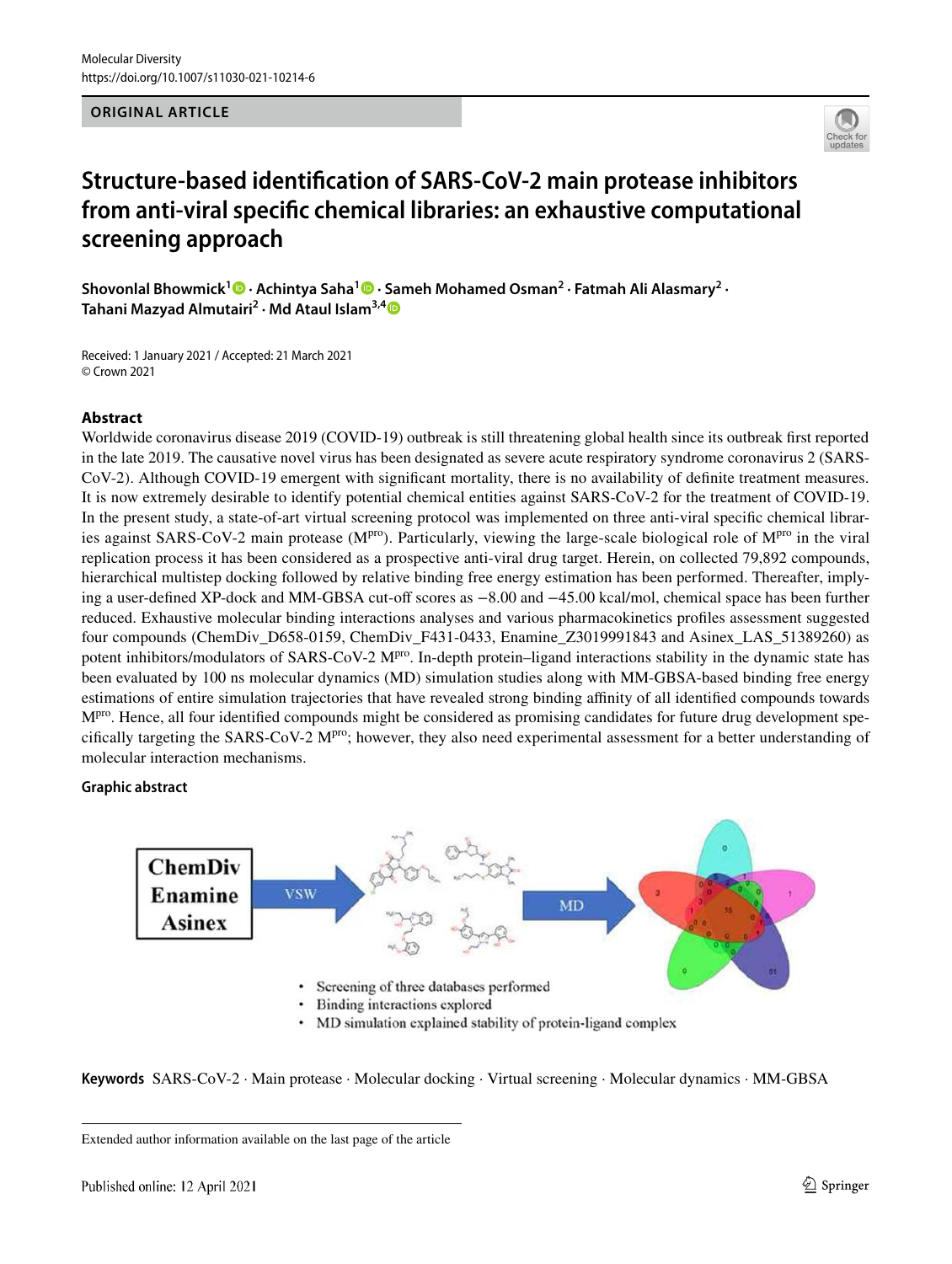## **Introduction**

The coronavirus disease 2019 (COVID-19) has emerged as a very important public health concern since its outbreak was first reported at the end of December 2019, somewhere in Wuhan city in Hubei Province of China [[1](#page-16-0)]. Initially, the causative agent of the COVID-19 outbreak was believed to be unknown [[2\]](#page-16-1); however, later based on the report from several independent laboratories, the responsible agent identified as a severe acute respiratory syndrome—coronavirus 2 (SARS-CoV-2) also known as novel 2019-nCoV [\[3](#page-16-2)–[5\]](#page-16-3). Evaluating the severity in spreading of COVID-19 and the contagious nature of infections, on January 30, 2020, World Health Organization (WHO) officially stated the COVID-19 situation as an epidemic and also announced such occurrence as "Public Health Emergency of International Concern" [[6](#page-16-4)]. Afterward, on March 11, 2020, the Director-General of World Health Organization (WHO) declared the COVID-19 situation as a "pandemic" on the basis of "alarming levels of spread and severity, and inaction" [\[7](#page-17-0)]. However, till now no effective chemical entity has been identified or developed for curing or managing the emerging high-threat pathogen SARS-CoV-2. As per "Weekly Operational Update on COVID-19" on March 16, 2021, the explosive pandemic outbreak of COVID-19 reported 119, 791, 453 confirmed cases and 2,652,966 confirmed deaths. Such a scenario has explained the steadiness and persistent threat of this respiratory tract infectious disease to global health security as the infection rate still remains active almost after 1 year passed by since its outbreak. Hence, as of now maintaining social distancing is only the mainstay of COVID-19 management by means of preventing the spread of severe SARS-CoV-2 infection through respiratory droplets.

Ongoing researches have provided structural information of key proteins of SARS-CoV-2 and the other infected host as well that increases the possibility for the employment of structure-based drug design approach as the most promising strategy for COVID-19 therapeutics development [\[8\]](#page-17-1). Among many structurally well-characterized key proteins of SARS-CoV-2, the so-called main protease  $(M<sup>pro</sup>)$  (also known as 3C-like protease or 3CL<sup>pro</sup>)–a proteolytic enzyme has gained extremely important attention to the research communities for future drug development against COVID-19 [[9](#page-17-2)–[13](#page-17-3)]. Impeding the essential biological role of M<sup>pro</sup> by small molecule or peptidomimetic inhibitor or peptide substrate has proved to be one of the most potential scientific basis for chemotherapeutics exploration to combat the COVID-19 pandemic [\[9](#page-17-2), [12](#page-17-4)[–16](#page-17-5)]. Particularly, blocking or modulating the SARS-CoV-2 Mpro protein activity subsequently may act as the inhibition of viral entry and reduced viral infectivity to the host cell [[17\]](#page-17-6). SARS-CoV-2 encodes two proteolytic enzymes or cysteine proteases namely M<sup>pro</sup> and papain-like cysteine protease (PL<sup>pro</sup>), and each enzyme specifically catalyzes the maturation or cleavage events of two overlapping polyproteins (replicase polyproteins 1a and 1ab) those are actually translated from the corona viral RNA genome [[13,](#page-17-3) [14,](#page-17-7) [16,](#page-17-5) [18\]](#page-17-8), which are necessarily mediate most of the biological functions required for the corona viral replication processes. As the key proteolytic enzyme, the M<sup>pro</sup> specifically cleaves both the polyproteins to release a set of functional non-structural proteins, viz. nsp4–nsp16 [[13](#page-17-3), [14](#page-17-7), [16,](#page-17-5) [18\]](#page-17-8). Specifically,  $M<sup>pro</sup>$  can cleave or digest at least 11 conserved sites within large viral polyproteins [[13,](#page-17-3) [14](#page-17-7), [16,](#page-17-5) [18\]](#page-17-8). So, viewing the essential biological functions such as proteolytic processing of the polyproteins by hydrolysis and subsequent associations in the viral life cycle, SARS-CoV-2 M<sup>pro</sup> is accounted as the most attractive and best-characterized drug targets among all proteins in coronaviruses [\[11](#page-17-9)[–13,](#page-17-3) [18\]](#page-17-8). Another important factor for considering the M<sup>pro</sup> protein as most the attractive drug target also lies in its high level of sequence conservation among other coronaviruses. Besides these two considerable facts, another reason for opting the SARS-CoV-2 Mpro protein for structure-based drug design strategy against COVID-19 therapeutic development is that no human proteases were found to pose similar substrate specificity like M<sup>pro</sup> protein of SARS-CoV-2, therefore targeting the Mpro protein of SARS-CoV-2 for development of potential therapeutic against COVID-19 undoubtedly counted as a robustly significant approach [[8](#page-17-1)].

The SARS-CoV-2  $M<sup>pro</sup>$  protein consists of three functional domains, viz. domain I extending from amino acid residues 10–99, domain II extending from amino acid residues 100 to 182, and domain III extending from amino residues 198 to 303. Domains I and II hold to be as an antiparallel β-barrel like structure, and the active site of SARS-CoV-2 M<sup>pro</sup> protein is located in the cleft between these two domains  $[13, 16]$  $[13, 16]$  $[13, 16]$ . The SARS-CoV-2 M<sup>pro</sup> protein contains two catalytic residues histidine/cysteine (His41 and Cys145) or catalytic dyad and also some binding pockets denoted as P1, P1′, P2, P3, and P4 [[14](#page-17-7)]. Precisely, during the first step of the hydrolysis reaction residue Cys145 acts as the nucleophile; such reaction is majorly assisted by another residue His41 that acts as a base catalyst [\[16](#page-17-5)]. Alternately, the substrate binding pockets or sites (S1′-S1- S2-S4) of SARS-CoV-2  $M<sup>pro</sup>$  protein composed a number of amino acid residues, such as His41, Ser46, Met49,Tyr54, Phe140, Leu141, Asn142, Glu143, Cys145, His163, His164, Met165, Glu166, Leu167, His172, Phe185, Asp187, Gln189, Tyr190, Ala191, and Gln192 [[8\]](#page-17-1). On the other hand, domain III owns as a globular cluster of five helices [\[10](#page-17-10), [14](#page-17-7)[–16](#page-17-5)] and is primarily associated with regulation of the dimerization of the Mpro protein by the formation of salt-bridge interaction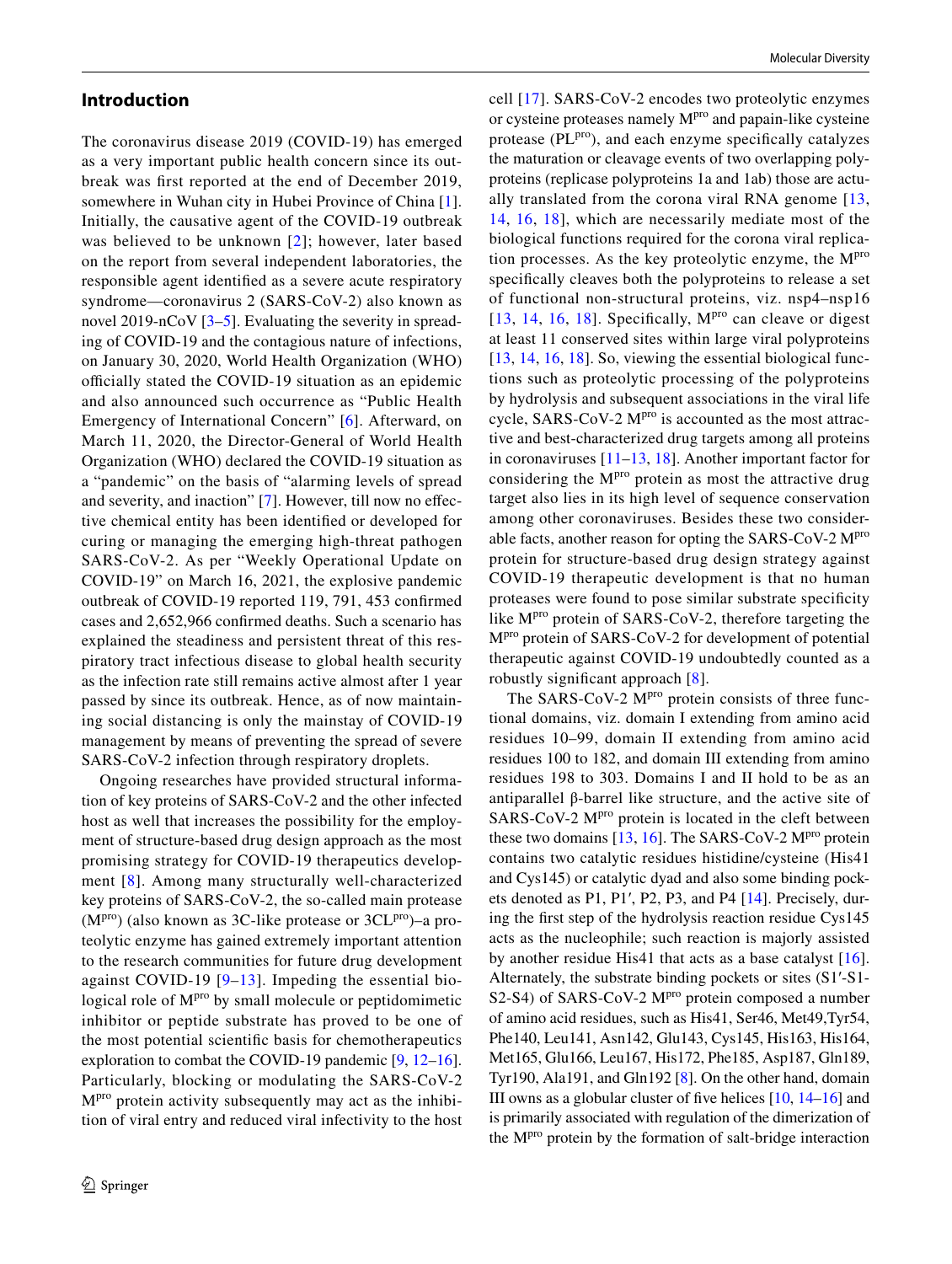between amino acid Glu290 of one protomer and another residue Arg4 of the other protomer of  $M<sup>pro</sup>$  protein [[13](#page-17-3)]. Moreover, the oxyanion loop extends from residues 138 to 146 of SARS-CoV-2  $M<sup>pro</sup>$  protein formed by the backbone amido groups of two amino acid residues Gly143 and Cys145 [[16\]](#page-17-5).

Herein, in the present study, employing a set of highly exhaustive computational methods comprising multistep molecular docking, long-range 100 ns molecular dynamics simulations studies, MM-GBSA-based binding free energy estimation of small molecules, and pharmacokinetics profile assessment have facilitated to identify of four compounds as potent inhibitors/modulators of SARS-CoV-2 M<sup>pro</sup> protein. The outcomes of the present study provide valuable insights into the potential interaction mechanism upon binding of four small molecules inside the active catalytic site of SARS-CoV-2 M<sup>pro</sup> that can direct the future structure-based drug design against COVID-19, specifically for highly selective potent inhibitors development for SARS-CoV-2 M<sup>pro</sup>. Nevertheless, searched out potential compounds also may need further optimization for exhibiting much better interaction mechanism and hence inhibition or modulation of the SARS-CoV-2 M<sup>pro</sup> can be achieved.

## **Materials and methods**

Virtual screening (VS) is a computational approach to retrieve therapeutically effective molecules for a specific biomolecular receptor/protein target against any chemical database. It is increasingly being used by researchers in academia and pharmaceutical industries across the globe in order to tactically expediting the hit identification and lead optimization processes [[19\]](#page-17-11). VS has become a very popular and effective approach due to its capability to screen out millions to billions of small molecules in a short time that minimize the timeline as well as the cost of the drug discovery crusade. The molecular docking-based VS is one of the widely used SBVS strategies in which the active binding mode and binding affinity of the molecules towards the target are estimated [\[20](#page-17-12), [21\]](#page-17-13). The current study has been considered to screen three anti-viral specific chemical library databases through the multistep molecular docking followed by binding free energy estimation, *in silico* ADME and toxicity evaluation, and binding interactions stability assessment through MD simulation studies.

## **Ligand and protein preparation**

A pool of 79,892 small molecules was collected in 2D structural data format (sdf) from three databases: ChemDiv anti-viral [\(www.](http://www.enamine.net)chemdiv.com), Enamine anti-viral (www. enamine.net) and Asinex anti-viral (http://www.asinex.com) databases. The entire set of molecules was prepared using the LigPrep module [\[22](#page-17-14)] of Schrödinger suite. After successful execution of LigPrep module, three-dimensional (3D) coordinates of the molecules were generated. Hydrogen atoms and appropriate charges were added to the molecules and followed by bad valencies corrected where required. The protonation and tautomeric states at  $pH 7.2 \pm 2.0$  of the molecules were generated using the Epik tool [[23\]](#page-17-15) implying OPLS forcefield [[24](#page-17-16)]. Finally, for each molecule, the lowenergy stereoisomers were developed and kept all molecules aside until considered for VSW protocol.

The 3D coordinates of the SARS-CoV-2 M<sup>pro</sup> crystal structure were obtained from the RCSB-Protein Data Bank (PDB) [\[25\]](#page-17-17) having PDB ID: 6LU7 [[18\]](#page-17-8). The resolution and R-value of the selected  $M<sup>pro</sup>$  were found to be 2.16 Å and 0.235, respectively. This protein consists of 306 amino acid residues with no mutation. To prepare the M<sup>pro</sup> crystal structure, the "Protein Preparation Wizard" [[26,](#page-17-18) [27\]](#page-17-19) tool of Schrödinger suite was used. All water molecules and other heteroatoms were removed. Hydrogens were added, and missing atoms, side and backbone chains were corrected. Appropriate bond order and formal charges were adjusted. The protonation states of the protein were determined through PROPKA function of "Protein Preparation Wizard." Using the OPLS3 forcefield, the M<sup>pro</sup> protein was minimized to remove the steric clashes present in the protein structure. Thereafter, the prepared protein was considered for the grid generation using the "Receptor Grid Generation" panel of Glide (Grid-Based Ligand Docking with Energetics) [[28](#page-17-20)] module of Schrödinger's suite. For grid generation, the information of the catalytic active site and substrate binding site residues coordinates was used and thereby coordinates defined as −12.0, 18.0, 65.0 Å along *X*-, *Y*- and *Z*-axes, respectively. Grid box dimension was considered as  $26 \times 26$ × 26 Å along *X*-, *Y*- and *Z*-axes, respectively. During grid generation, it was manually inspected and confirmed that all catalytic active site residues (such as His41 and Cys145) and substrate binding site residues were properly confined within the rectangular grid box.

## **Virtual screening of chemical databases**

Herein, to screen all three anti-viral specific chemical libraries, the employed DBVS protocol comprises three levels of molecular docking such as Glide-HTVS (high-throughput virtual screening), Glide-SP (standard precision) and Glide-XP (extra precision) and implemented under "Virtual Screening Workflow" (VSW) utility tool in the Maestro interface of Schrödinger's suite [[29](#page-17-21)]. Precisely, the VSW protocol is comprised of three consecutive docking methods/approaches where the outcome of one docking method becomes the input of the next level of the docking method and so on. In each docking approach, a user-defined certain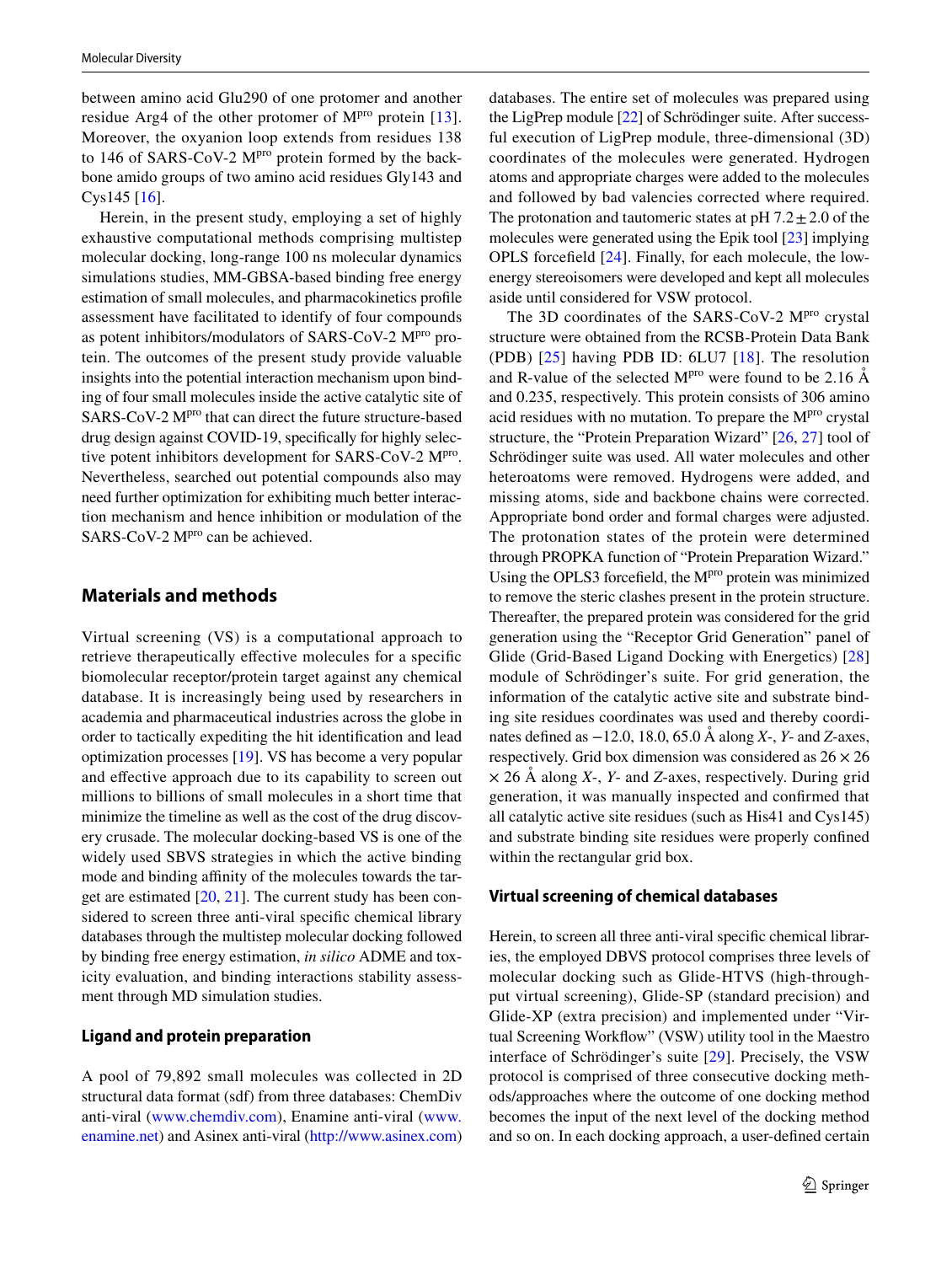percentage of docked molecules can be retained. The Glide uses the Emodel scoring function [[28\]](#page-17-20) which has much weightage to pick the "best" pose of a ligand. The main components of Emodel are Glide score and protein–ligand coulomb-vdW energy. The Glide score is an important function used to identify the active over inactive molecules. The QikProp module was checked to wipe out non-druglikeness molecules. Molecules that remained after the final approach of docking such as Glide-XP were considered for binding energy calculation through Prime-MM-GBSA approach. Based on user-defined XP-score and binding free energy, top-ranked molecules were considered for further assessment.

#### **In silico pharmacokinetic and toxicity analyses**

Molecules that remained after VSW approach were considered for pharmacokinetic assessment through the online SwissADME web server tool [[30\]](#page-17-22). A number of parameters such as pharmacokinetic and drug-likeness were recorded. These parameters included physiochemical, lipophilicity, water-solubility, pharmacokinetic, drug-like properties, Lipinski's rule of five (ROF) [[31\]](#page-17-23) and Veber's rule [\[32\]](#page-17-24) were calculated. The drug-likeness can be assessed using ROF which stated that to be a potential drug-like molecule, molecular weight, hydrophobicity, hydrogen bond (HB) acceptors and HB donors should not be more than 500 kDa, 5, 10 and 5, respectively. For being a promising drug-like molecule, Veber's rule explained that total polar surface area (TPSA) and the number of rotatable bonds should not be higher than  $140\AA^2$  and 10, respectively. Two crucial pharmacokinetic parameters such as human intestinal absorption (HIA) and blood–brain barrier (BBB) can also be used to select drug-like molecules [[33\]](#page-17-25). The percentage of absorption by the intestine can be assessed using the HIA parameter [\[33](#page-17-25)]. The penetrability competence of the molecule in the brain can be estimated using BBB parameter.

On the other hand, the pkCSM, a web server tool [[34](#page-17-26)], was used to evaluate the toxicity of the selected molecules. This tool is widely used by research communities across the globe due to the mathematical formulation integrated in terms of graph-based signatures algorithm to generate predictive models of different pharmacokinetics and toxicity properties for any given molecule. A number of parameters related to the toxicity including AMES toxicity, maximum tolerated dose (human), hERG-I/hERG-II inhibitor, oral rat acute toxicity, oral rat chronic toxicity (LOAEL), hepatotoxicity, skin sensitization toxicity were generated after the SMILES formatted input of each compound. The above parameters are extremely essential to evaluate the toxicity for drug-like molecules, and the molecules having values in unacceptable range for further assessment can be removed.

#### **Molecular dynamics simulation**

MD is an excellent computer simulation approach that is highly being explored in the field of drug discovery research to understand behavioral changes of the protein–ligand complex in the dynamic environment at the atomic level. It is also an essential tool to evaluate the intra- or interatomic interaction stability of the protein–ligand complex against user-defined specified time span. In the present study, four promising small molecules complex with  $M<sup>pro</sup>$  protein were subjected to 100 ns classical MD simulation production run. The MD simulation execution was performed in the Desmond platform [\[35\]](#page-17-27) integrated into the Schrödinger suite. Each protein–ligand complex system was confined within the orthorhombic box having the size of  $10 \times 10 \times 10$  Å. The TIP3P water model [[36\]](#page-17-28) was used to solvate the system. The appropriate number of counter ions was adjusted to neutralize the system. The salt concentration was maintained as 0.15 M. Followed by setting up the system builder, each system was minimized through the Steepest Descent followed by limited memory Broyden–Fletcher–Goldfarb–Shanno (LBFGS) algorithms with maximum iterations of 2000. The short-range coulombic interactions were evaluated using the cutoff radius of 9 Å. On the other hand, long-range coulombic interactions cutoff was considered through the smooth particle mesh Ewald method (PME) [[37](#page-17-29)]. To equally distribute the ions and solvent around the protein–ligand complex, each system was equilibrated using the NPT (*N*—number of the particle, *P*—system pressure, *T*—temperature) ensemble with Nose–Hoover chain thermostat. The temperature was kept constant at 300 K throughout the simulation. The Langevin thermostat was used to regulate the temperature with a relaxation time of 1 ps span. Moreover, 2 ps relaxation time of barostat pressure was regulated by isotropic position scaling. A total of 1000 frames were saved for the simulation system for further analysis using "Simulation Interactions Diagram" and "Simulation Event Analysis" modules embedded in the Desmond program. On successful completion of the MD simulation, a number of parameters including RMSD of the protein backbone and ligand, root-meansquare fluctuation (RMSF) of individual amino acids and atoms of ligand, and, the radius of gyration (RoG) were calculated from each MD simulation trajectory.

The binding free energy of each proposed small molecules was estimated through MM-GBSA approach. This approach is widely used and trustworthy to calculate the binding affinity of the molecules towards the target biomacromolecules. The detailed methodology can be found in our previous publications [[38](#page-17-30), [39\]](#page-17-31).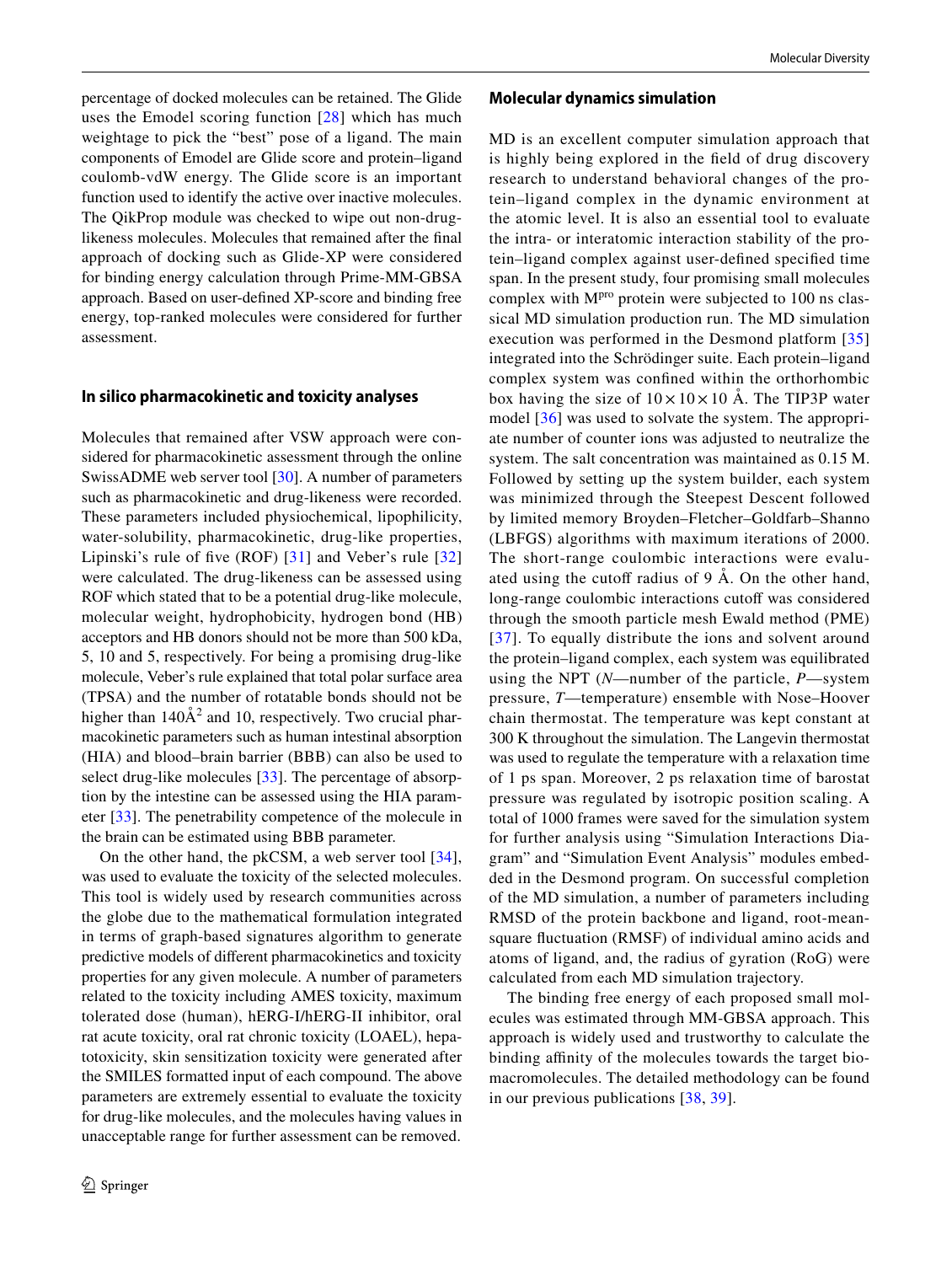## **Results and discussion**

## **Virtual screening of chemical databases**

The molecular docking has become an important and integrated protocol for SBVS of chemical databases to find out the promising molecules for a specific target. Due to its computationally cheaper and trustworthy nature and availability of extensive parameter selection features, it is widely used in the pharmaceutical research community. In the current study, considering the  $M<sup>pro</sup>$  as the target molecule, initially three levels of molecular dockings, such as Glide-HTVS, Glide-SP and Glide-XP, were executed to screen the entire anti-viral chemical libraries of ChemDiv, Asinex and Enamine databases consisting of 79,892 compounds. A stepwise flow diagram of the presented work is given in Fig. [1](#page-4-0).

The VSW module is the successive filtering approach in which relatively inactive molecules are filtered out in each step of Glide-HTVS, Glide-SP and Glide-XP docking, sequentially. Herein, from each step of docking top 10% docked molecules (based on Glide dock score) were considered for the next level of docking assessment. Therefore, in the first step, altogether molecules of three databases (i.e., 79,892 compounds) were given as input in Glide-HTVS and a total of ~ 7988 molecules were retained after completion of the Glide-HTVS docking

step. Thereafter, the above-retained number of molecules (~ 7988) were again used as input for the Glide-SP docking and the top 10% compounds (i.e., 798) docked compounds were obtained/retained. Finally, retained molecules in the previous step were further docked through Glide-XP and the top 10% molecules were considered for subsequent analysis. The XP-dock score of each retained molecule was recorded, and it was found to be in the range of −5.27 to −9.51 kcal/mol. A total of 79 molecules were found in the preceding step and were further subjected to binding free energy calculation through the Prime-MMGBSA approach. For further reduction of chemical space, a user-defined cut-off XP-score and Prime-MMG-BSA-based binding free energy were considered as −8.00 and −45.00 kcal/mol, respectively. It was observed that a total of 28 molecules were failed to satisfy the above criteria. Therefore, the remaining 51 molecules were subjected to *in silico* pharmacokinetic and toxicity assessment through SwissADME [[30](#page-17-22)] and pkCSM [[34\]](#page-17-26) web server tools. On detailed analysis, it was found that 16 molecules possess acceptable ADME and toxicity profiles. The binding interactions of each molecule retained in the previous step were explored in detail using the PLIP (Protein–Ligand Interaction Profiler)—a web-based server [[40](#page-17-32)] widely used for characterization of interactions for any given protein–ligand complexes. Four molecules were found to have crucial binding interactions with catalytic or active site residues of  $M<sup>pro</sup>$  protein by means of formation



<span id="page-4-0"></span>**Fig. 1** Schematic representation of virtual screening of chemical databases against M<sup>pro</sup>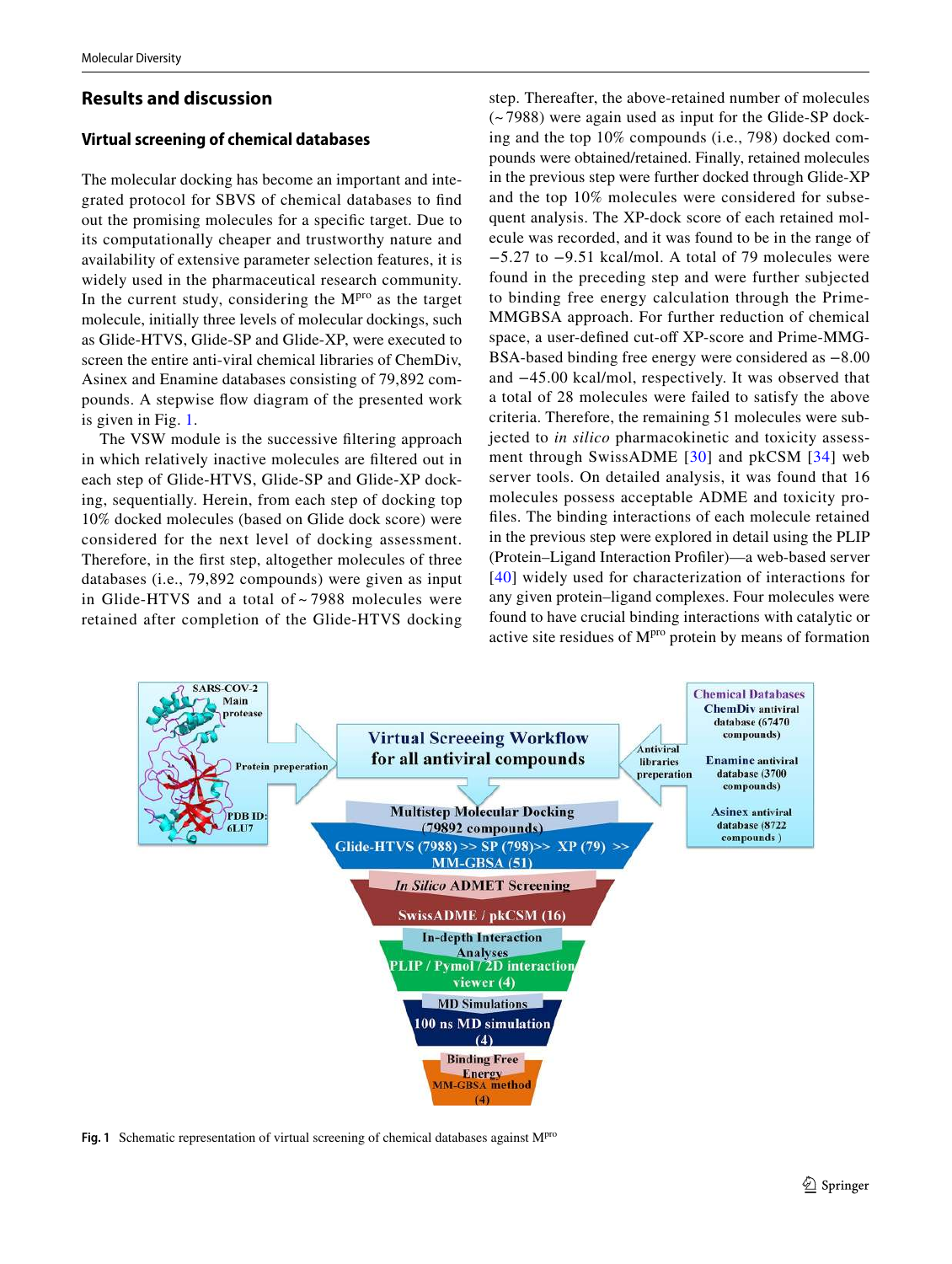of several numbers of hydrogen bond and hydrophobic contacts, and salt bridge interaction, etc., and hence, considered to be promising  $M<sup>pro</sup>$  inhibitors for SARS-CoV-2 inhibition. It is an important matter to mention that among all four proposed molecules, two are from ChemDiv database (ChemDiv\_D658-0159 and ChemDiv\_F431-0433) and one of each from Enamine (Enamine\_Z3019991843) and Asinex (Asinex\_LAS\_51389260) databases. The 2D chemical representation of the final selected molecules is given in Fig. [2](#page-5-0). On close inspection, it was found that all molecules consisting of a diverse type of functional groups or pharmacophoric features might be crucial to form binding interactions with catalytic amino residues of M<sup>pro</sup>.

#### **Binding interactions analysis**

The Glide XP-dock score and Prime MM-GBSA-based binding free energies of the proposed molecules were found to be −8.59 and −61.67 kcal/mol; −8.96 and −62.85 kcal/mol; −8.44 and −58.86 kcal/mol; and, −8.49 and −61.06 kcal/ mol for ChemDiv\_D658-0159, ChemDiv\_F431-0433, Enamine\_Z3019991843 and Asinex\_LAS\_51389260, respectively. A number of biologically important amino acid residues of  $M<sup>pro</sup>$  were found to be interacted with all the proposed molecules. The list of ligand-interacting amino acids along with XP-score and Prime-MMGBSA binding free energy is given in Table [1](#page-5-1). It is important to note that XP-score was varied from −8.44 to −8.96 kcal/mol, and binding free energy was found in the range of −58.86 to

<span id="page-5-0"></span>

Enamine Z3019991843

Asinex LAS 51389260

<span id="page-5-1"></span>

|  |  | Table 1 XP-score, Prime-MMGBSA-based binding free energy and ligand-interacting amino acids |  |  |  |  |  |  |
|--|--|---------------------------------------------------------------------------------------------|--|--|--|--|--|--|
|--|--|---------------------------------------------------------------------------------------------|--|--|--|--|--|--|

| Compounds           | Glide XP/MM-GBSA<br>score (Kcal/mol) | Interacting residues in H-bond<br>interaction | Other type of molecular interactions                                         |
|---------------------|--------------------------------------|-----------------------------------------------|------------------------------------------------------------------------------|
| ChemDiv D658-0159   | $-8.59/-61.67$                       | Asn142, Gly143, Glu166                        | Thr25, Leu27, Asn142, Met165, Gln189 (Hydropho-<br>bic) Glu166 (Salt bridge) |
| ChemDiv $F431-0433$ | $-8.96/-62.85$                       | Gly143, Glu166, Thr190                        | Thr25, His41, Met165, Gln189 (Hydrophobic)                                   |
| Enamine Z3019991843 | $-8.44/-58.86$                       | Asn142, Gly143, Gln189                        | Thr25, His41, Met165, Glu166, Asp187 (Hydrophobic)                           |
| Asinex LAS 51389260 | $-8.49/-61.06$                       | Thr26, His41, Tyr54, Glu166                   | Met165, Glu166, Gln189 (Hydrophobic)                                         |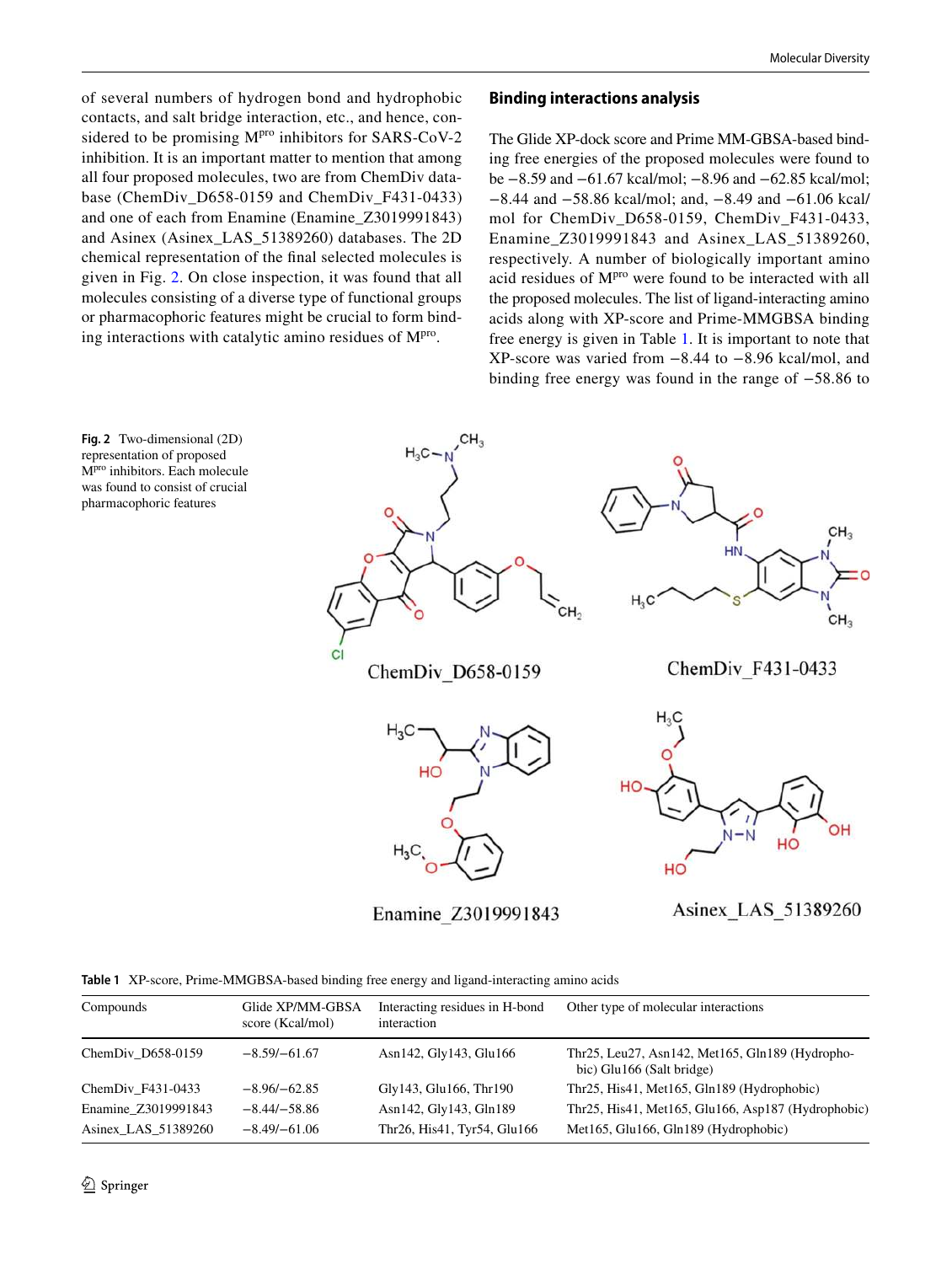−62.85 kcal/mol. The above-mentioned obtained energy scores clearly explained that all molecules possess somewhat energetically similar binding affinities towards the SARS-CoV-2 M<sup>pro</sup> protein.

The intermolecular binding interactions of each proposed molecule were assessed, and interactions profiles are given in Fig. [3.](#page-6-0) Particularly, residues Asn142 and Gly143 were found to form hydrogen bond interactions with both compounds ChemDiv\_D658-0159 and Enamine\_Z3019991843. In addition, ChemDiv\_F431-0433 was found to interact with residue Gly143 through a hydrogen bond interaction.

Another acidic amino acid Glu166 was critically formed hydrogen bond interaction and hydrophobic contacts with both the compounds ChemDiv\_D658-0159 and Asinex\_ LAS\_51389260. Moreover, Glu166 was also observed to establish hydrogen bond and hydrophobic interactions with ChemDiv\_F431-0433 and Enamine\_Z3019991843, respectively. Only Enamine\_Z3019991843 created a hydrogen bond interaction with residue Gln189, while same amino acid residue establishes hydrophobic interactions with all other three proposed compounds. Polar amino acid residue, Thr190 interacted with ChemDiv\_F431-0433 through a



<span id="page-6-0"></span>Fig. 3 Binding interaction profile of M<sup>pro</sup> protein with selected inhibitors/modulators. Solid lines (in blue color) are represented as hydrogen bonds and dotted lines are as hydrophobic interactions (in gray color) and yellow dotted line as salt bridge interaction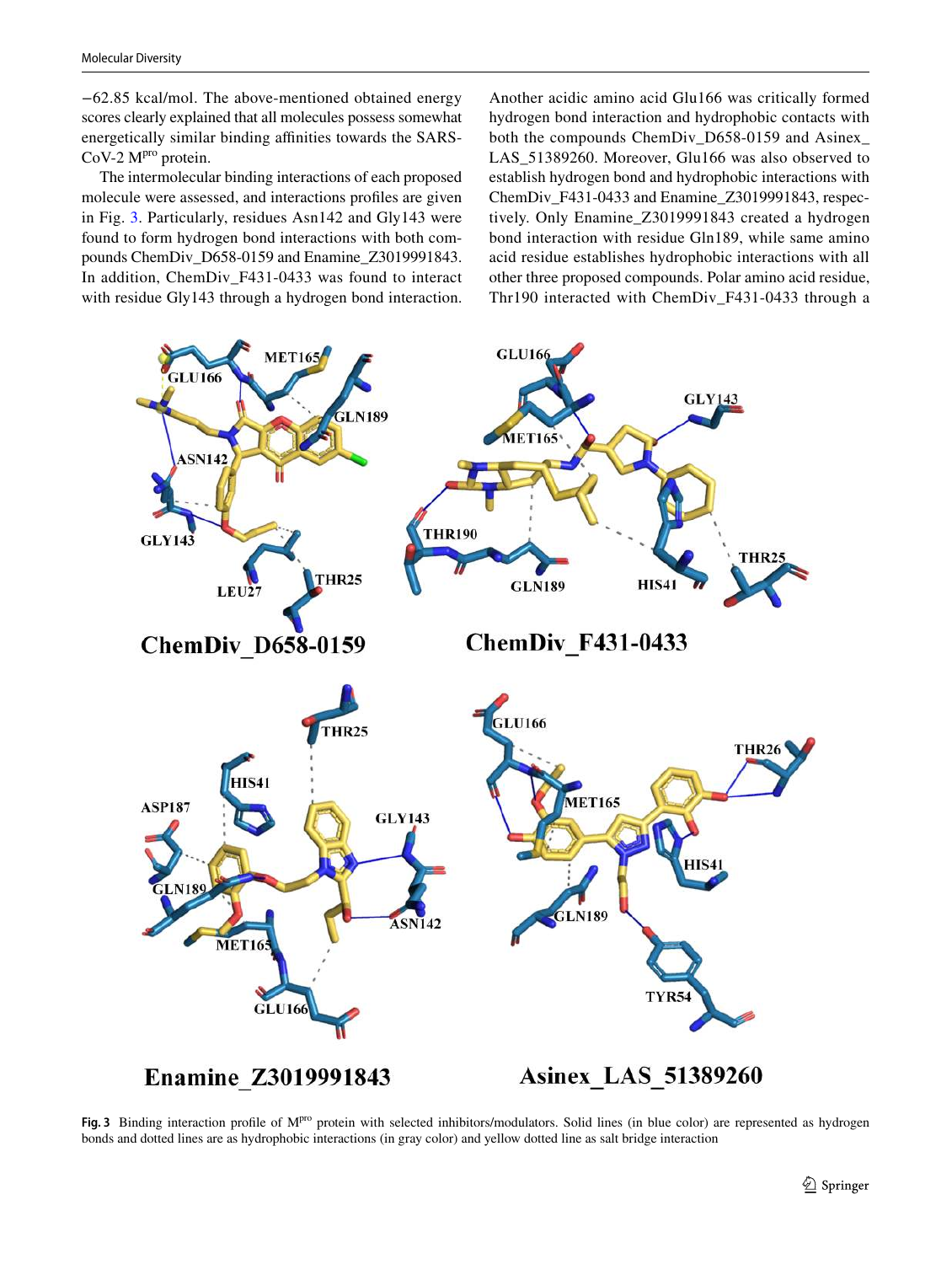hydrogen bond interaction. Asinex\_LAS\_51389260 possessed a slightly different kind of binding interaction profile in comparison with the other three proposed compounds. Three other amino acids including one catalytic residue of  $M<sup>pro</sup>$  such as Thr26, His41 and Tyr54 successfully interacted with Asinex\_LAS\_51389260 through hydrogen bond interactions. Docking analyses revealed that amino acid residue Thr25 was found to be a common residue for establishing hydrophobic contacts with various atoms or functional groups of compounds ChemDiv\_D658-0159, ChemDiv\_F431-0433 and Enamine\_Z3019991843. The basic and active site residue His41 of M<sup>pro</sup> protein was critically formed hydrophobic interactions with compounds ChemDiv\_F431-0433 and Enamine\_Z3019991843. Another amino acid residue Met165 was also observed to form hydrophobic contacts with all four proposed inhibitors. Beyond the above-mentioned residues association in interaction participation with SARS-CoV-2 M<sup>pro</sup> protein, residue Asp187 was found to form a hydrophobic contact with compound Enamine\_Z3019991843. All the observed binding interactions certainly demonstrated the efficiency and presence of numbers of hydrogen bond acceptors and donors group/ atoms in the proposed M<sup>pro</sup> inhibitors. Majorly, all critical binding interactions found between the proposed inhibitors/modulators and catalytic amino acid residues of  $M<sup>pro</sup>$ might play a crucial role by means of holding all the ligands inside the receptor cavity tightly and to exhibit some level of energetically profound binding kinetics underlying the protein–ligand binding mechanism and hence can display desirable therapeutic or pharmacologic effect.

For better understanding, the binding mode of each molecule, the detailed geometric orientation of all molecules in the active site cavity or its close vicinity of  $M<sup>pro</sup>$  protein was generated as 3D surface view presentation and is depicted in Figs. [4a](#page-8-0)–d. It can be seen that each of the selected molecules was perfectly fitted inside the receptor cavity of Mpro protein. From the intermolecular interaction profiles and binding mode analyses of each molecule, it can be postulated that all selected molecules probably accorded its active state conformation and hence possibly can exhibit essential inhibition or modulation effect to the M<sup>pro</sup> protein.

The binding site subdivision of M<sup>pro</sup> was reported by Zhang and associates [\[13](#page-17-3)] with four different regions termed as S1, S2, S3 and S4. The binding mode inside the different binding site subdivision of the selected molecules is given in Fig. [4](#page-8-0)e. The S1 site was created with the amino acid residues Phe140, Asn142, Ser144, Cys145, His163, His172, and Glu166, and the backbone of Leu141, Gly143, His164, and Met165. The side chains of residues His41, Val42, Asn119, Thr25, Cys145, Gly143, and the backbone of residue Thr26 were involved in S2 sub-binding site. Subsite S3 was created by the side chains of Tyr54, Asp187, Met49, and His41 as well as the backbone of Arg188. Subsite S4 was involved

with the side chains of residues Met165, Leu167, Pro168, Ala191, and Gln192, and the backbones of residues Glu166, Arg188, and Thr190 [[41](#page-17-33)]. It is interesting to note that all proposed molecules were involved in binding interactions with at-least one amino acid residue from each subsite. The above observation was explained that proposed molecules perfectly occupied the entire binding site of the  $M<sup>pro</sup>$  which increases the probability for the formation of biologically relevant interactions and hence inhibition or modulation of protein activity can be achieved.

Recently, Mazzini et al. [[42](#page-17-34)] have explored the screening of an in-house library of natural and nature-inspired products to identify promising  $M<sup>pro</sup>$  inhibitors. The said study reported nine potential molecules through structurebased virtual screening. The binding profile reported in the mentioned work was found to be almost similar in terms of binding interaction outcomes found in the present study. Particularly, few crucial amino acids, such as His41, Leu27, Asn142, Gly143, Cys145, Met165, Glu166, Gln189, and Thr190, were revealed as critical residues for the creation of intermolecular interaction with the proposed molecules. The majority of the above-mentioned amino acid residues Mpro were also found to be common residues that interacted with all the proposed compounds, obtained in the current study. In another study, Gahlawat et al. [[43\]](#page-18-0) performed a comparative study to check the insight of the mutations at the active site followed by the screening of natural and drug databases to propose potential  $M<sup>pro</sup>$  inhibitors. In that study, authors explored binding interactions between proposed molecules and M<sup>pro</sup>. Interestingly, all the catalytic amino acid residues found to interact with their reported molecules are also found to be common residues in interactions creation obtained in our current study outcomes. Another study by Kanhed et al. [[44](#page-18-1)] was performed to screen the drug library and Asinex database against the  $M<sup>pro</sup>$  protein. The XP-docking score of the proposed molecules was found to be relatively similar as the present study findings. In that reported molecular docking analyses, the authors mentioned few important catalytic amino acid residues that are Thr25, His41, Asn142, Gly143, Met165, Glu166, Gln189 and Thr190, etc., crucial for the formation of binding interactions with the M<sup>pro</sup> and postulated for biological inhibition of that proteolytic enzyme. Interestingly, the majority of the substrate-binding site residues were found to interact with the reported molecules except for non-involvement of one catalytic site residue Cys145. In such similar fashion, our docking study outcomes also demonstrated somewhat alike binding interactions maps for all proposed molecules where the absence of any intermolecular interaction with the residue Cys145 was observed. The appearance of such observation might be due to protein flexibility issues. Because the XP-docking was conducted following the rigid receptor docking protocol where flexibility to the side or backbone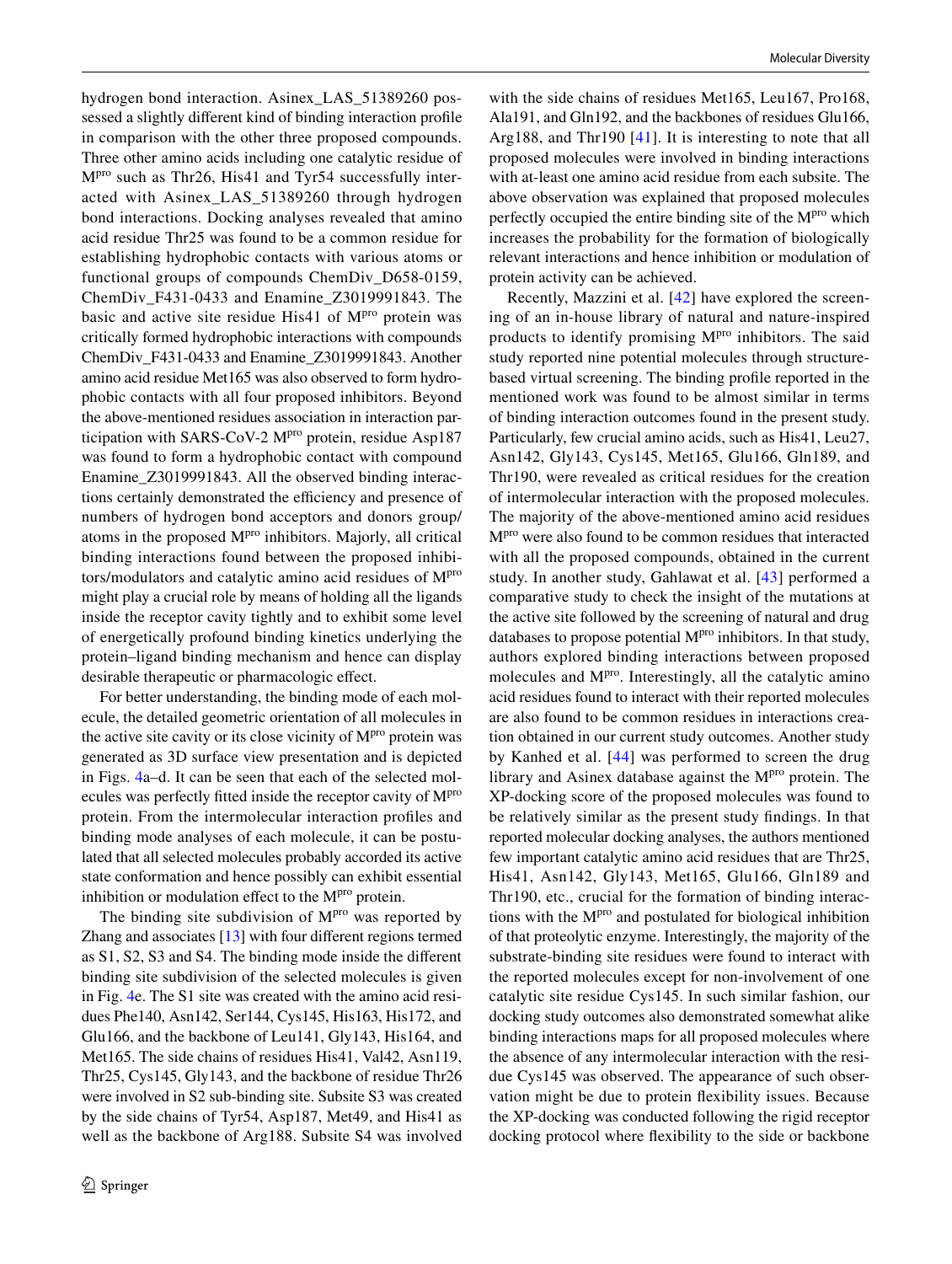

<span id="page-8-0"></span>Fig. 4 Binding mode of four proposed M<sup>pro</sup> inhibitors at the active and substrate binding sites displayed in surface view representation. Four substrate binding sites (S1-S4) are marked. **a** ChemDiv\_ D658-0159 in yellow, **b** ChemDiv\_F431-0433 in blue, **c** Enamine\_

chain to any of amino acids was not provided. In some other study, where the drug re-purpose approach through a combined ligand- and structure-based screening was presented by Ferraz et al. [[17\]](#page-17-6) and finally, two oral and one buccal drug were identified as effective molecules against the M<sup>pro</sup>. The above-mentioned study also reported similar binding interaction profiles as obtained in the docking analyses of

#### **Pharmacokinetic and toxicity assessment**

the current study.

The SwissADME online tool was used to calculate the pharmacokinetic and drug-likeness characteristics, and these

Z3019991843 in green, **d** Asinex\_LAS\_51389260 in magenta colors, **e**. Binding mode of all selected molecules in different subdivision of substrate binding sites/pockets of SARS-COV-2 M<sup>pro</sup> protein

are given in Table [2.](#page-9-0) All selected molecules were found to possess highly absorbable to the GI and soluble in nature. Not a single molecule was found to violate ROF, Veber's and Ghose's rules. The molecular weight (MW) of the molecules was found to be in the range of 325 to 453 g/mol that fairly suggested good absorption. The total polar surface area (TPSA) less than 140  $\AA^2$  of any molecule suggested good intestinal permeability. All four selected molecules were found to have TPSA less than  $108 \text{ Å}^2$  that indicated good permeability in the intestine. The number of rotatable bonds was found to be 8, 8, 7 and 6 for ChemDiv\_D658- 0159, ChemDiv\_F431-0433, Enamine\_Z3019991843 and Asinex\_LAS\_51389260, respectively, that indicated the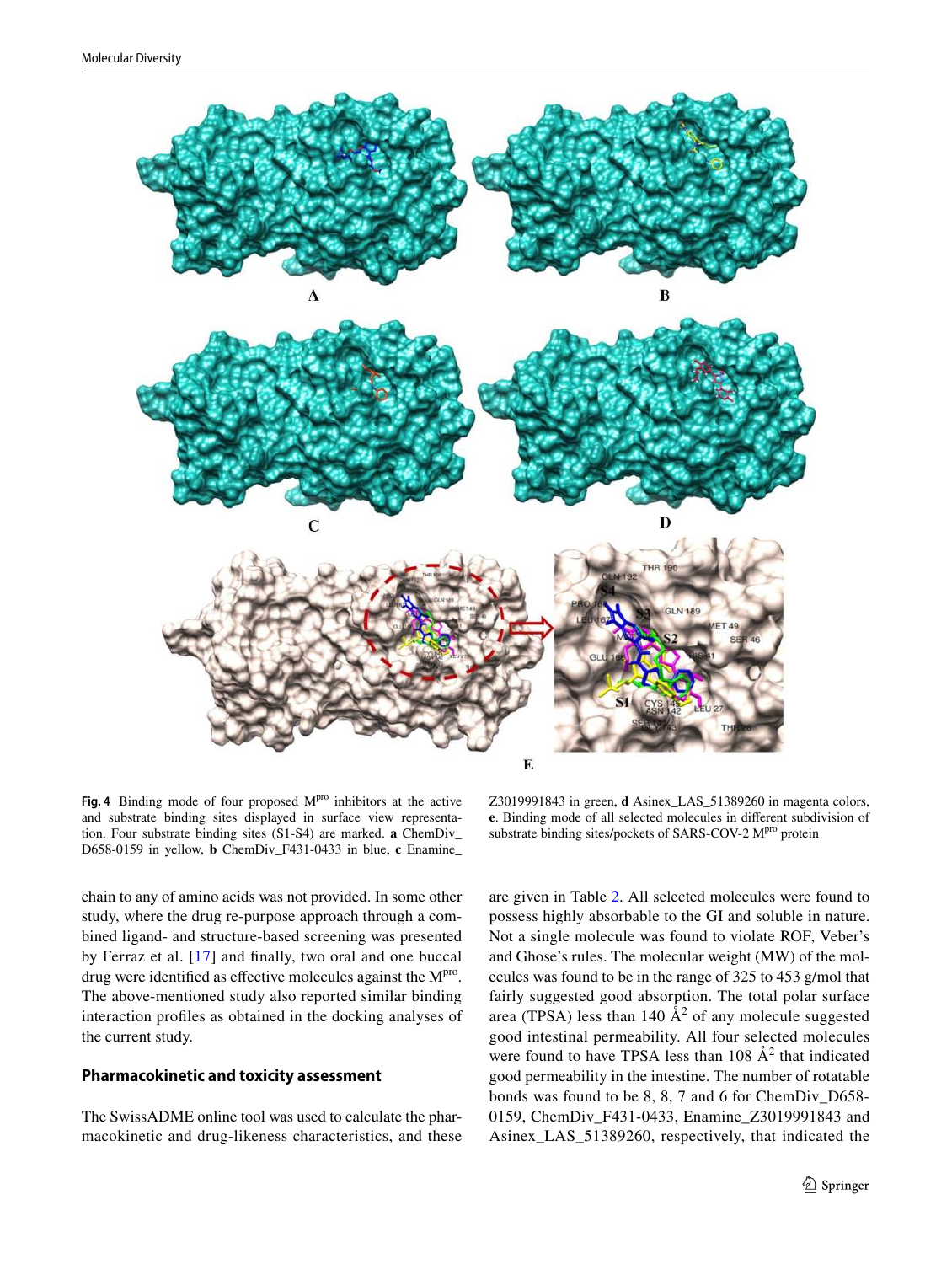<span id="page-9-0"></span>**Table 2** Predicted ADMET profiles of selected four SARS-CoV-2 M<sup>pro</sup> inhibitors/ modulators compounds

| Parameters                         | ChemDiv_D658-<br>0159 | ChemDiv_F431-<br>0433 | Enamine<br>Z3019991843 | Asinex<br>LAS_51389260 |
|------------------------------------|-----------------------|-----------------------|------------------------|------------------------|
| $1$ MW (g/mol)                     | 452.93                | 452.57                | 326.39                 | 356.37                 |
| ${}^{2}NHA$                        | 32                    | 32                    | 24                     | 26                     |
| $3$ NAHA                           | 16                    | 15                    | 15                     | 17                     |
| $4$ NRB                            | 8                     | 8                     | 7                      | 6                      |
| ${}^5$ TPSA ( $\AA$ <sup>2</sup> ) | 62.99                 | 101.64                | 56.51                  | 107.97                 |
| ${}^{6}LogS$                       | $-5.09$               | $-4.1$                | $-3.81$                | $-3.45$                |
| ${}^{7}SC$                         | Highly                | Highly                | Moderately             | Highly                 |
|                                    | Soluble               | Soluble               | Soluble                | Soluble                |
| ${}^{8}{\rm GI}$                   | High                  | High                  | High                   | High                   |
| $9$ BBB                            | No                    | No                    | No                     | No                     |
| $10$ <sub>V</sub> ROF              | $\Omega$              | $\Omega$              | $\overline{0}$         | $\mathbf{0}$           |
| $\rm ^{11}vGhose$                  | $\Omega$              | $\Omega$              | $\overline{0}$         | $\mathbf{0}$           |
| $12$ <sub>V</sub> Veber            | $\Omega$              | $\Omega$              | $\overline{0}$         | $\mathbf{0}$           |
| $^{13} \mbox{BS}$                  | 0.55                  | 0.55                  | 0.55                   | 0.55                   |
| $^{14}$ SA                         | 3.25                  | 3.82                  | 3.30                   | 3.03                   |
| iLOGp                              | 4.18                  | 3.78                  | 3.09                   | 3.14                   |

<sup>1</sup>Molecular weight; <sup>2</sup>No.of heavy atoms; <sup>3</sup>No. of aromatic heavy atoms; <sup>4</sup>No. of rotatable bonds; <sup>5</sup>Topological polar surface area; <sup>6</sup>Solubility; <sup>7</sup>Solubility class; <sup>8</sup>Gastrointestinal absorption; <sup>9</sup>Blood–brain barrier penetration; <sup>10</sup>Violation of Lipinski's rule of five; <sup>11</sup>Violation of Ghose's rule; <sup>12</sup>Violation of Veber's rule;  $13B$ ioavailability score;  $14S$ ynthetic accessibility

reasonable rigidity and flexibility of the molecules. The synthetic accessibility of the molecules was observed to be in the range of 3 to 4.30. The above observation of synthetic accessibility undoubtedly suggested that molecules can easily be synthesized.

Further, the toxicity assessment was carried out for the selected M<sup>pro</sup> inhibitors through pkCSM web server tool. Value of all the generated parameters related to the toxicity is listed in Table [3.](#page-9-1) The AMES toxicity parameter explained that all molecules were non-mutagenic in nature. The low value of maximum tolerated toxic dose clearly indicated the non-toxicity behavior of the molecules. Not a single molecule was found to have ventricular arrhythmia characteristics which were substantiated by hERG I/ hERG II inhibitor parameter. Moreover, a safety concern for drug-induced liver injury was measured through the hepatotoxic indication for all compounds, which bring out as negative that clearly indicated no disruption of normal function of the liver upon administration. The skin sensitivity of the molecules was found to be negative. The oral rat acute toxicity  $(LD_{50})$  was found to be 2.69, 2.68, 2.24 and 2.42 for ChemDiv\_D658-0159, ChemDiv\_F431-0433, Enamine\_Z3019991843 and Asinex\_LAS\_51389260, respectively. The oral rat chronic toxicity (LOAEL) of the molecules was found in the range of 0.9 to 1.60. Both  $LD_{50}$ and LOAEL were found within the recommended value. Therefore, the above discussion and values of ADME and toxicity were revealed that all the selected inhibitors showed potential lead-like features and can be used for further estimation for SARS-CoV-2 M<sup>pro</sup> modulation and biological activity.

<span id="page-9-1"></span>**Table 3** Predicted toxicity of selected Mpro inhibitors

| Toxicity properties                 | ChemDiv<br>D658-0159 | ChemDiv<br>F431-0433 | Enamine<br>Z3019991843 | Asinex<br>LAS 51389260 |
|-------------------------------------|----------------------|----------------------|------------------------|------------------------|
| <b>AMES</b> toxicity                | N <sub>0</sub>       | No                   | No.                    | No.                    |
| Max. tolerated dose (human)         | 0.20                 | 0.46                 | 0.64                   | 0.61                   |
| hERG I/hERG II inhibitor            | No/No                | No/No                | No/No                  | No/No                  |
| Oral rat acute toxicity $(LD_{50})$ | 2.69                 | 2.68                 | 2.24                   | 2.42                   |
| Oral rat chronic toxicity (LOAEL)   | 0.95                 | 1.29                 | 1.46                   | 1.60                   |
| Hepatotoxicity                      | No                   | No                   | N <sub>0</sub>         | N <sub>0</sub>         |
| Skin sensitization                  | No                   | No                   | N <sub>0</sub>         | N <sub>0</sub>         |
|                                     |                      |                      |                        |                        |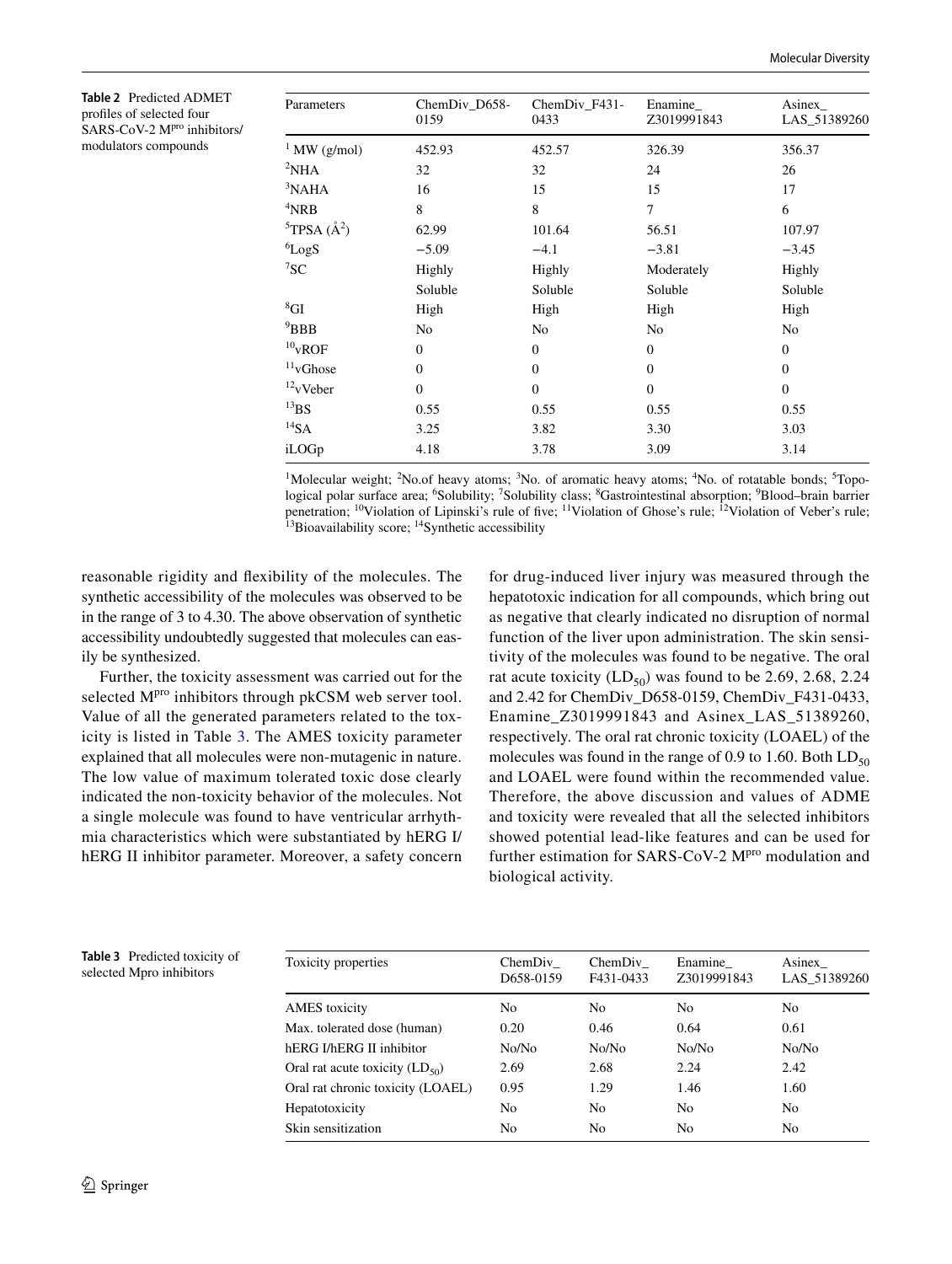## **Molecular dynamics simulation analyses**

The dynamic behavioral characteristics of the proposed molecule-SARS-CoV-2 M<sup>pro</sup> protein complexes were explored through 100 ns all-atoms MD simulations study. Particularly, to assess the protein–ligand complex stability, a number of parameters including protein backbone RMSD, ligand RMSD, RMSF of each amino acid residue, atomic RMSF of each ligand and protein backbone RoG were estimated from the MD simulation trajectories. Maximum, minimum and average values of all above parameters were calculated and are listed in Table [4.](#page-10-0)

#### **Root‑mean‑square deviation analyses**

The deviation of the SARS-CoV-2  $M<sup>pro</sup>$  protein backbone bound with all proposed inhibitors was assessed through the protein backbone RMSDs. M<sup>pro</sup> backbone RMSD values of each frame obtained through MD simulation production bound with all four molecules were plotted against the time scale, and it is given in Fig. [5.](#page-10-1) The consistent RMSD values with lower deviation in the M<sup>pro</sup> backbone bound with three proposed inhibitors, viz*.* ChemDiv\_F431-0433, Enamine Z3019991843 and Asinex LAS 51389260, throughout the simulation run clearly indicated the interactions stability of the Mpro protein–ligand complexes. On the other hand, M<sup>pro</sup> backbone bound with compound ChemDiv\_D658-0159 was found to deviate for a short time span,  $\sim$  at 60–70 ns

<span id="page-10-0"></span>**Table 4** Maximum, minimum and average RMSD, RMSF and RoG are estimated from the MD simulation trajectories

|                         |                           |         | Chem-<br>Div D658-<br>0159 | Chem-<br>Div_F431-<br>0433 | Enamine<br>Z3019991843 | Asinex<br>LAS_51389260 |
|-------------------------|---------------------------|---------|----------------------------|----------------------------|------------------------|------------------------|
| $RMSD(\AA)$             | M <sup>pro</sup> backbone | Minimum | 0.86                       | 1.07                       | 1.06                   | 0.89                   |
|                         |                           | Maximum | 5.87                       | 2.94                       | 2.51                   | 2.66                   |
|                         |                           | Average | 2.38                       | 2.21                       | 1.78                   | 1.71                   |
|                         | Ligand                    | Minimum | 0.62                       | 0.50                       | 0.30                   | 0.74                   |
|                         |                           | Maximum | 1.38                       | 2.22                       | 2.32                   | 2.87                   |
|                         |                           | Average | 0.95                       | 1.19                       | 1.29                   | 2.16                   |
| RMSF (Å)                | Amino acids               | Minimum | 0.43                       | 0.36                       | 0.37                   | 0.38                   |
|                         |                           | Maximum | 3.70                       | 2.96                       | 2.66                   | 2.89                   |
|                         |                           | Average | 1.67                       | 0.88                       | 0.88                   | 0.97                   |
|                         | Ligand                    | Minimum | 0.19                       | 0.33                       | 0.30                   | 0.49                   |
|                         |                           | Maximum | 1.52                       | 1.81                       | 2.22                   | 1.94                   |
|                         |                           | Average | 0.46                       | 0.88                       | 0.95                   | 1.07                   |
| Protein RoG $(\dot{A})$ |                           | Minimum | 4.25                       | 4.41                       | 3.38                   | 3.62                   |
|                         |                           | Maximum | 4.74                       | 5.28                       | 4.17                   | 4.48                   |
|                         |                           | Average | 4.54                       | 4.90                       | 3.85                   | 4.14                   |

<span id="page-10-1"></span>Fig. 5 M<sup>pro</sup> backbone RMSD bound with ChemDiv\_D658- 0159, ChemDiv\_F431-0433, Enamine\_Z3019991843 and Asinex\_LAS\_51389260. The consistent protein backbone RMSDs exhibited equilibration of each protein–ligand complex system throughout the simulation

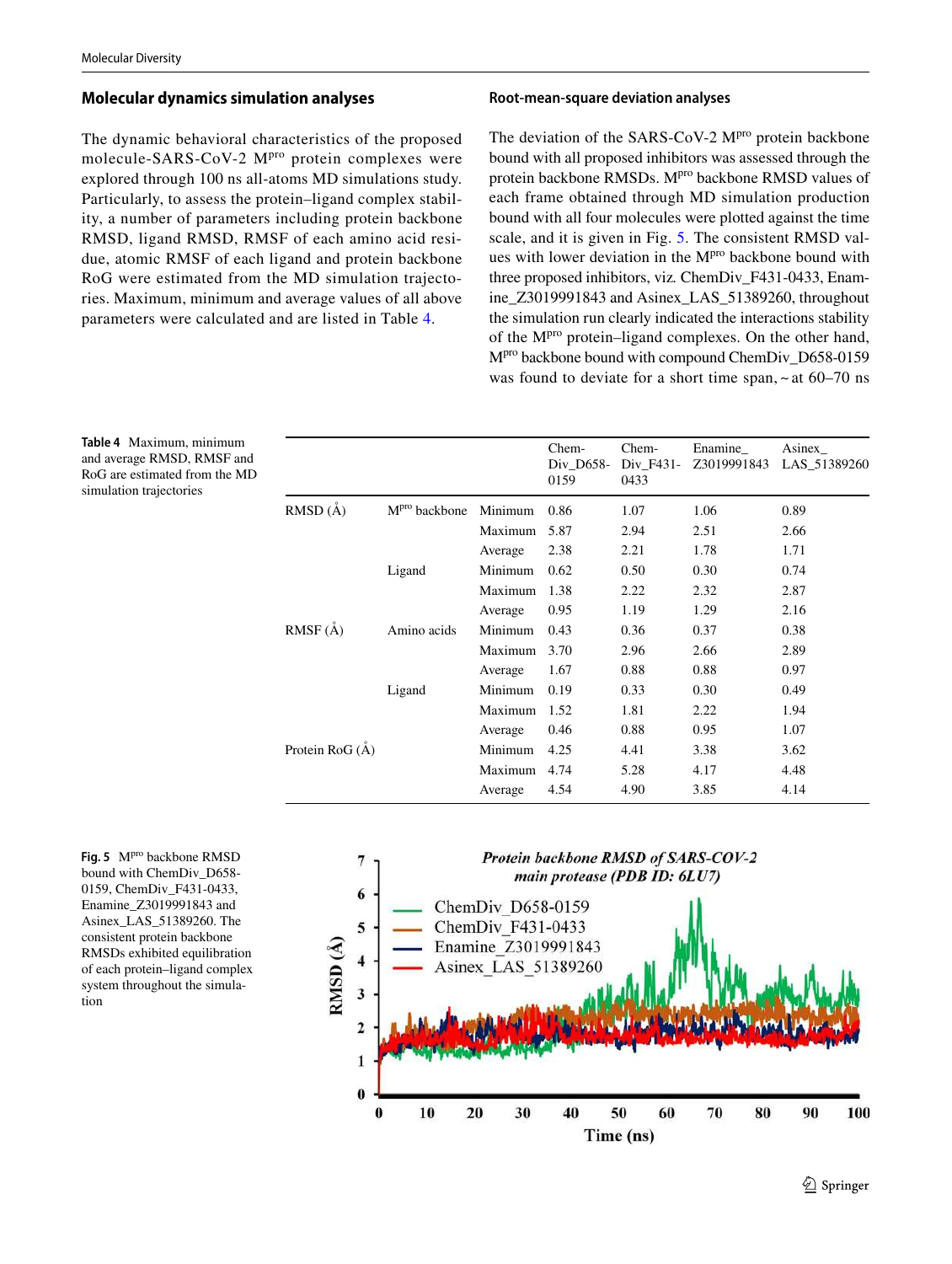and immediately thereafter RMSD values were found to be progressing towards their equilibrium state. From Table [3,](#page-9-1) the average RMSD of M<sup>pro</sup> backbone bound with ChemDiv\_ D658-0159, ChemDiv\_F431-0433, Enamine\_Z3019991843 and Asinex\_LAS\_51389260 was found to be 2.38, 2.21, 1.78 and 1.71 Å, respectively.

The RMSDs of all proposed ligands were also assessed through the entire MD simulation trajectories. For all four proposed molecules, the RMSD values were plotted against the time of simulation and it is given in Fig. [6](#page-11-0). Initially, both ChemDiv\_F431-0433 and Enamine\_Z3019991843 have changed the conformational orientation and deviated up to about 2 Å. The same trend persisted till  $\sim$  18 ns for both compounds and afterward regained conformational integrity as the initial or starting point. Interestingly, at  $\sim 85$  ns, RMSD of both molecules deviated up to 2.5 Å. Such observations might be due to the opening and closing of the active site that gives sufficient space to the small molecule to achieve new orientations. ChemDiv\_D658-0159 was found to retain an almost similar conformational state throughout the simulation run. The RMSD of Asinex\_LAS\_51389260 deviated at the very beginning of the simulation, and thereafter, it achieved equilibration and maintained its consistency till the simulation end. Overall, the above-mentioned low RMSD values for both the protein backbone and ligands undoubtedly suggested protein–ligand conformational stability in the dynamic state for all four compounds bound with M<sup>pro</sup> protein.

#### **Root‑mean‑square fluctuation analyses**

The structural integrity and amino acid residual mobility can be explained through the RMSF of each amino acid residue during the simulation. From the MD simulation trajectories, the RMSF of SARS-CoV-2 M<sup>pro</sup> protein bound with ChemDiv\_D658-0159, ChemDiv\_F431-0433,

<span id="page-11-0"></span>**Fig. 6** RMSD values of each proposed SARS-CoV-2 Mpro inhibitor/modulator vs. time of the simulation



<span id="page-11-1"></span>**Fig. 7** RMSF values of each amino acid residues of Mpro protein calculated from MD simulation trajectories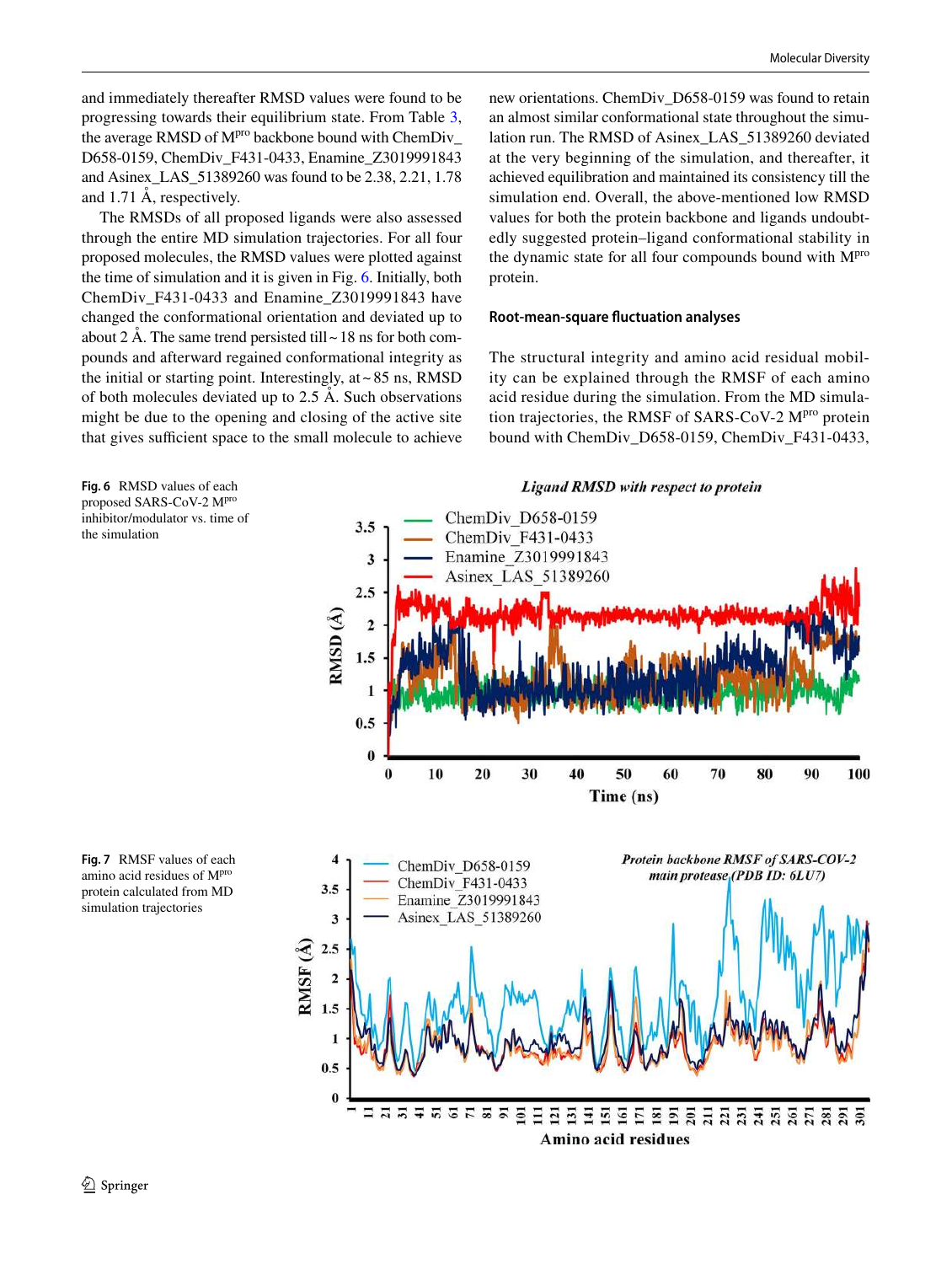Enamine\_Z3019991843 and Asinex\_LAS\_51389260 was estimated and it is given in Fig. [7.](#page-11-1) The RMSF of the terminal amino acids was found to be higher as expected. A similar pattern of change in RMSF values of  $M<sup>pro</sup>$  amino acid residues bound with compounds ChemDiv\_F431-0433, Enamine\_Z3019991843 and Asinex\_LAS\_51389260 was found. It is also important to note that RMSF of ligandbinding amino residues (Table [1\)](#page-5-1) of the above complexes was found to be consistent and low in comparison with M<sup>pro</sup> bound with ChemDiv D658-0159. Such observation might be due to the existence or formation of less number of intermolecular binding interactions during MD simulations between ChemDiv\_D658-0159 and key amino acid residues of SARS-CoV-2 M<sup>pro</sup> protein in comparison with other three compounds. Although the RMSF values of M<sup>pro</sup> protein bound with ChemDiv\_D658-0159 were comprehended to fluctuate relatively higher scale (reached up-to  $\sim$  3.70 Å) in contrast to three others compounds, but no abnormal deviations were observed in the RMSF values. It can be hypothesized that due to weak interactions between catalytic amino residues of M<sup>pro</sup> and ChemDiv\_ D658-0159 such higher RMSF was observed. Average, maximum and minimum RMSF values of  $M<sup>pro</sup>$  protein bound with ChemDiv\_D658-0159, ChemDiv\_F431-0433, Enamine\_Z3019991843 and Asinex\_LAS\_51389260 are given in Table [3.](#page-9-1) The RMSF of all complexes was varied in between 0.36 and 3.70 Å. The difference between the maximum and average RMSF can give an idea about the extension in the fluctuation of the amino acid residues bound with proposed M<sup>pro</sup> inhibitors/modulators. The difference between the maximum and average RMSF was found to be 2.03, 2.08, 1.78 and 1.92 Å for  $M<sup>pro</sup>$  bound with ChemDiv\_D658-0159, ChemDiv\_F431-0433, Enamine\_Z3019991843 and Asinex\_LAS\_51389260, respectively. The above-mentioned low deviations in RMSFs values undoubtedly explained that M<sup>pro</sup> amino acids did not fluctuate much during the MD simulation.

Moreover, the atomic fluctuation of each ligand was also calculated and it is given in Fig. [8](#page-13-0). The range of heavy atoms was found to be 1 to a maximum of 32. A distinct profile of atomic RMSF values was observed due to different structural moieties that hold all the proposed small molecules and also due to their different binding interactions profile in the dynamic state. It was observed that atoms of small molecules involved in binding interactions exhibited lower RMSF in comparison with the rest of the atoms which did not participate in interaction formation. Average RMSF values of compounds ChemDiv\_D658-0159, ChemDiv\_F431-0433, Enamine Z3019991843 and Asinex LAS 51389260 were found to be 0.46, 0.88, 0.95 and 1.08 Å, respectively. Such low atomic RMSF of the proposed molecules can certainly suggest conformational consistency and integrity during the MD simulation.

#### **Radius of gyration (RoG) analyses**

The compactness and rigidity of the  $M<sup>pro</sup>$  protein bound with all proposed small molecules were explored through RoG, calculated from the MD simulation trajectories. The RoG of each frame against the time of the simulation is given in Fig. [9](#page-14-0). Interestingly, very consistent RoG values were obtained in MD simulation analyses which certainly explains the stably folding nature of the protein during the entire MD simulation span. The RoG of M<sup>pro</sup> bound with all four small molecules was seen very small magnitude of deviations throughout the simulation. The difference between the maximum and minimum RoG values of  $M<sup>pro</sup>$  protein was found to be 0.49, 0.87, 0.79 and 0.86 Å, bound with proposed compounds ChemDiv\_D658-0159, ChemDiv\_F431- 0433, Enamine\_Z3019991843 and Asinex\_LAS\_51389260, respectively. The obtained RoG data can certainly explained the rigidity and compactness of  $M<sup>pro</sup>$  protein structure during the MD simulation for all compounds bound state.

Earlier, Stoddard et al. [[41](#page-17-33)] executed a research study employing drug repurposing approach to identify a few promising molecules for  $M<sup>pro</sup>$  inhibition. The authors also performed MD simulation study of identified molecules bound with M<sup>pro</sup> protein for 100 ns time span. The said study reported the RMSDs of M<sup>pro</sup> backbone within the range of 0 to 4 Å. Further, the authors also calculated the RMSD of ligands and maximum value found within  $4 \text{ Å}$ . The authors concluded that MD simulation data were favored in the stability of protein–ligand complexes in the dynamic environment. As stated earlier, Kanhed et al. [[44\]](#page-18-1) also performed a screening of M<sup>pro</sup> inhibitors and executed a relatively short (i.e., 10 ns) MD simulation study. RMSD of the protein backbone and ligand was noticed within 2 and 5 Å, respectively. The RMSF of M<sup>pro</sup> amino acids was to be fluctuated around 1 Å. Kapusta et al. [\[45\]](#page-18-2) explored the virtual screening of MolPort database and proposed about fifteen promising M<sup>pro</sup> modulators. However, they have reported higher RMSD score (~6 to 10 Å) for  $M<sup>pro</sup>$  protein backbone bound with few molecules. The available above-mentioned data in the literature successfully corroborated with the outcomes of the present study. Taken together, on the basis of RMSD of protein backbone and ligands, RMSF of amino acids and ligands and RoG values observed in the present study findings certainly can explain the protein–ligand complexes stability in dynamic condition.

## **Protein–ligand contacts analyses during MD simulation**

Moreover, the protein–ligand contacts/interactions were explored during MD simulation studies for all the complexes. Detailed analyses of protein–ligand contacts revealed that several ligand-M<sup>pro</sup> protein atom pairs were created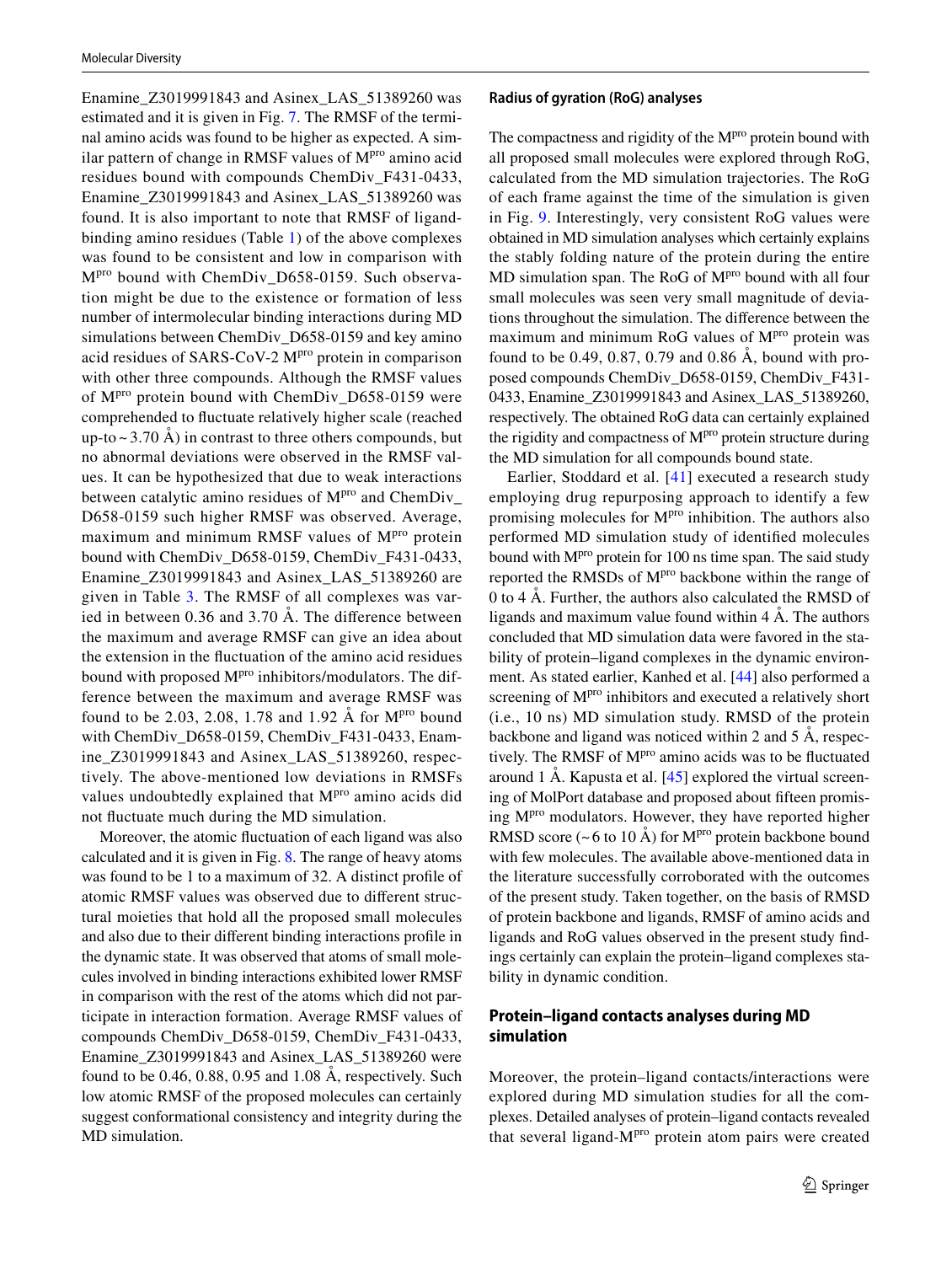<span id="page-13-0"></span>**Fig. 8** Atomic RMSFs of proposed compounds ChemDiv\_ D658-0159, ChemDiv\_F431- 0433, Enamine\_Z3019991843 and Asinex\_LAS\_51389260 during MD simulation



numbers of hydrogen, hydrophobic, ionic and water bridge interactions during MD simulation span and also maintained the same interactions profile for the certain time period. Particularly, several atoms of compounds ChemDiv\_D658- 0159, ChemDiv\_F431-0433, Enamine\_Z3019991843 and Asinex\_LAS\_51389260 were found to make contacts with at-least 24, 26, 24 and 75 different amino acid residues of Mpro protein, respectively, during MD simulation (Fig. [10\)](#page-15-0).

From Fig. [10,](#page-15-0) it was interesting to note that at least 15 different amino acid residues (namely Thr26, Leu27, His41, Ser46, Met49, Asn142, Gly143, Ser144, Cys145, Met165, Glu166, Leu167, Pro168, Gln189 and Gln192) of  $M<sup>pro</sup>$ were found to be as common residues to interact with all identified compounds in a dynamic state. Such important protein–ligand contacts monitored throughout the simulation undoubtedly suggested that all identified compounds specifically make multiple contacts at the substrate-binding site of Mpro protein and interactions with those residues are very much essential for inhibition or modulation of  $M<sup>pro</sup>$  protein activity. Another important aspect was also noted from the protein–ligand contacts during simulations in terms of the appearance of new amino acid residues involvement in intermolecular interactions which did not appear in any docking based interaction analyses. Specifically, in docking-based analyses, the catalytic residue Cys145 was not found to form any types of interactions; however, MD simulation study confirmed the true presence and interaction frequencies of this important catalytic residue with all compounds. Such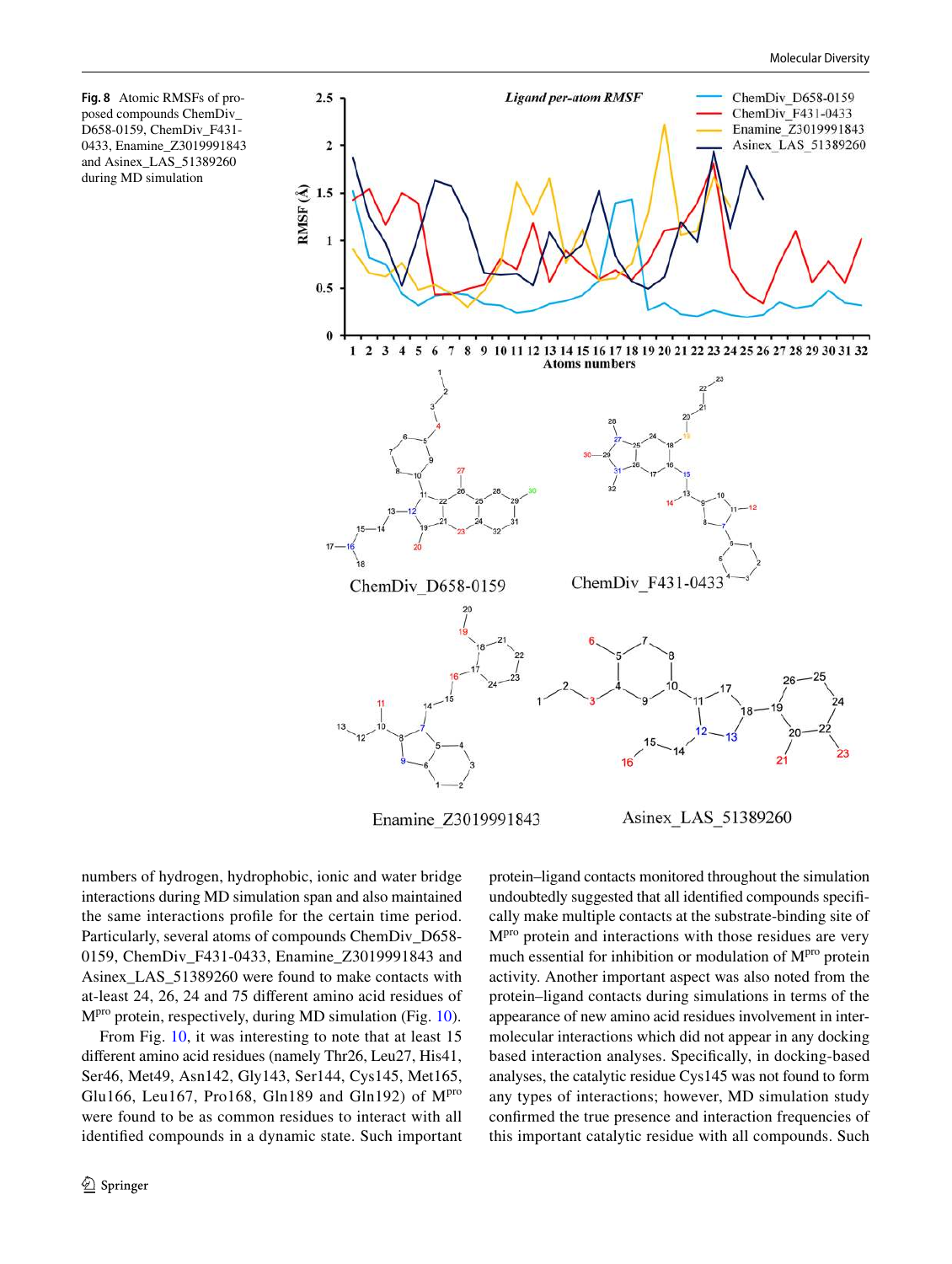<span id="page-14-0"></span>**Fig. 9** The RoG of Mpro bound with ChemDiv\_D658- 0159, ChemDiv\_F431-0433, Enamine\_Z3019991843 and Asinex\_LAS\_51389260



newly formed interactions explored from protein–ligand contacts might be observed due to governed flexibility and induce fit mechanism to both the ligands and protein as well, in MD simulation execution. So taken together, the observed geometry and frequency of atomic interactions between identified all four small molecules and M<sup>pro</sup> protein could possibly establish the impact of interactions on binding affinity and hence for exhibiting inhibition or modulation effect of Mpro protein biologically.

## **Binding free energy using MM‑GBSA approach**

To analyze the binding affinity of the proposed  $M<sup>pro</sup>$  inhibitors, the MM-GBSA approach was used to calculate the binding energy from the entire MD simulation trajectory. The binding free energy of each frame for all molecules was plotted against the frame number, and it is given in Fig. [11.](#page-16-5) Maximum, minimum and average binding free energy values of ChemDiv\_D658-0159, ChemDiv\_F431-0433, Enamine\_Z3019991843 and Asinex\_LAS\_51389260 are given in Table [5.](#page-16-6) Average binding free energy of ChemDiv\_D658- 0159, ChemDiv\_F431-0433, Enamine\_Z3019991843 and Asinex\_LAS\_51389260 was found to be −54.846, −50.170, −49.495 and −49.320 kcal/mol, respectively. The above binding free energy is successfully corroborated with the binding free energy obtained using the Prime-MMGBSA approach (Table [1\)](#page-5-1).

A number of recent studies have already been performed to estimate the binding free energy through MM-GBSA approach of virtually screened M<sup>pro</sup> modulators. Proposed M<sup>pro</sup> molecules reported by Kapusta et al. [\[45](#page-18-2)] demonstrated the highest negative MM-GBSA-based binding free energy value of about −60 kcal/mol. Choudhary et al. also screened a few interesting M<sup>pro</sup> inhibitors and calculated binding free energy using the MM-GBSA approach, and the value was varied in the range of about −50 to −80 kcal/mol. In another

study, Ibrahim et al. [[46\]](#page-18-3) estimated the binding free energy of four proposed M<sup>pro</sup> molecules and the value was found to be around −56 to −58 kcal/mol. The above reported estimated binding free energy of M<sup>pro</sup> inhibitors are also comparable to the binding free energy (Table [5](#page-16-6)) of ChemDiv\_ D658-0159, ChemDiv\_F431-0433, Enamine\_Z3019991843 and Asinex\_LAS\_51389260, identified in the present study.

## **Conclusion**

A multistep molecular docking-based virtual screening of three anti-viral specific chemical library databases was performed to find out potential M<sup>pro</sup> inhibitors. In each step of three-level of molecular docking, the low-potential molecules were wiped out. Finally, based on binding free energy, *in silico* pharmacokinetic and toxicity assessment, four molecules were proposed as potential  $M<sup>pro</sup>$  inhibitors for SARS-CoV-2 inhibition. The binding interaction analysis revealed a number of interesting hydrogen bonds and hydrophobic contacts with of catalytic amino acids. It was also found that all molecules were successfully fitted in all four substrate binding pockets. *In silico* ADME and toxicity data of each molecule were indicated highly absorbable in the GI, soluble in nature, easy to synthesis and nontoxic in nature. The drug-likeness parameters also suggested that all molecules possess lead-like characteristics. The number of parameters from MD simulation study was estimated, and all data indicated the stability of the protein–ligand complex in the dynamic states. High binding free energy calculated from the MD simulation trajectory through the MM-GBSA approach has clearly adjudged the potentiality of the molecules towards  $M<sup>pro</sup>$ . However, study limitation can be accounted as non-accessibility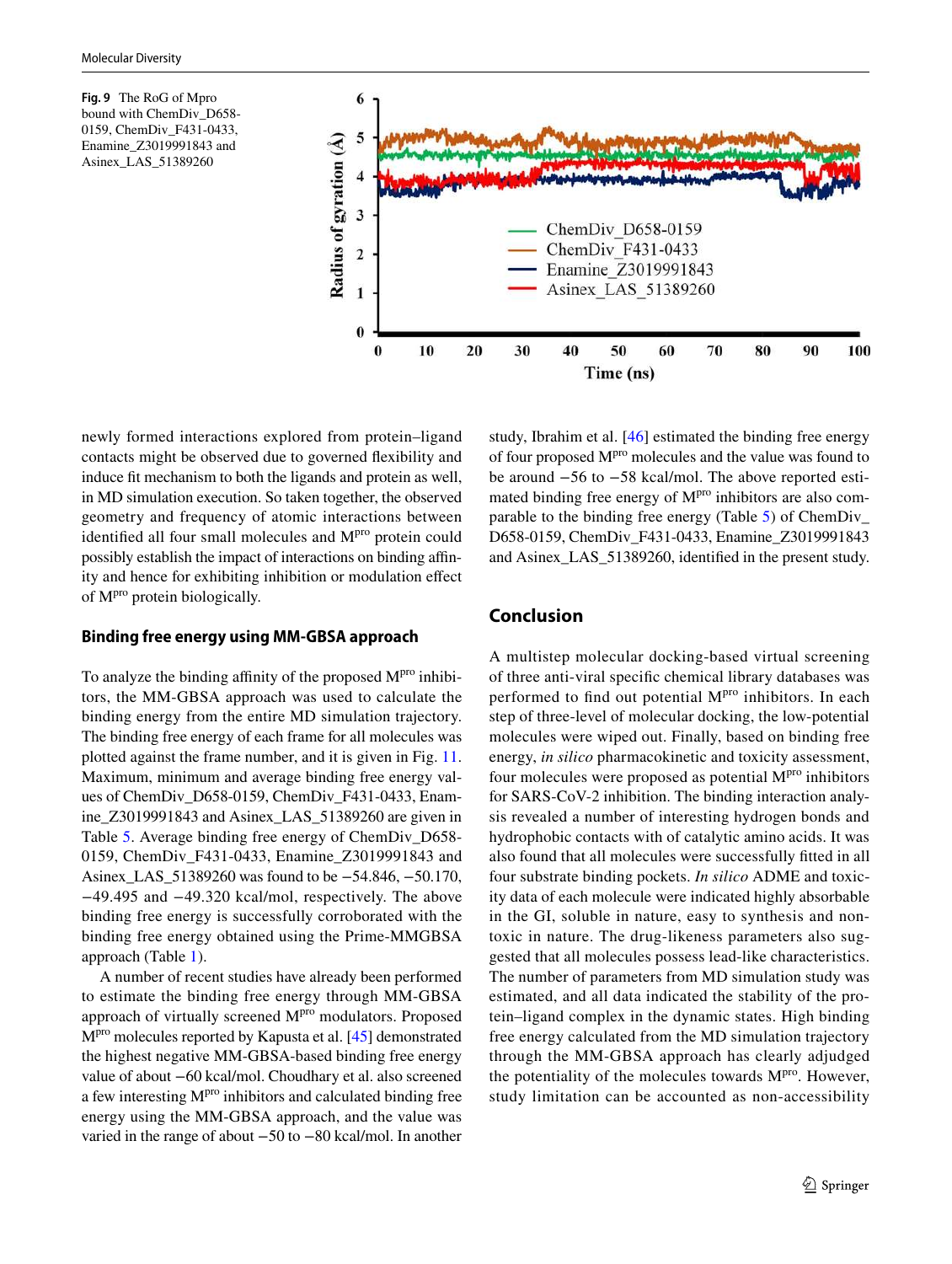

<span id="page-15-0"></span>Fig. 10 Venn diagram plot showing the ligand contacts with different residues of M<sup>pro</sup> protein monitored throughout the simulation run

of any experimental assay that can provide absolute biological potentiality for the proposed chemical entities as SARS-CoV-2 M<sup>pro</sup> inhibitors/modulators. Although taken together based on exhaustive computational analyses, it can be proposed that all four chemical entities act as potential  $M<sup>pro</sup>$  inhibitors or modulators for managing COVID-19 situation by taking forward these compounds for expediting drug discovery research against this global pandemic; however, it needs to be subjected for experimental validation.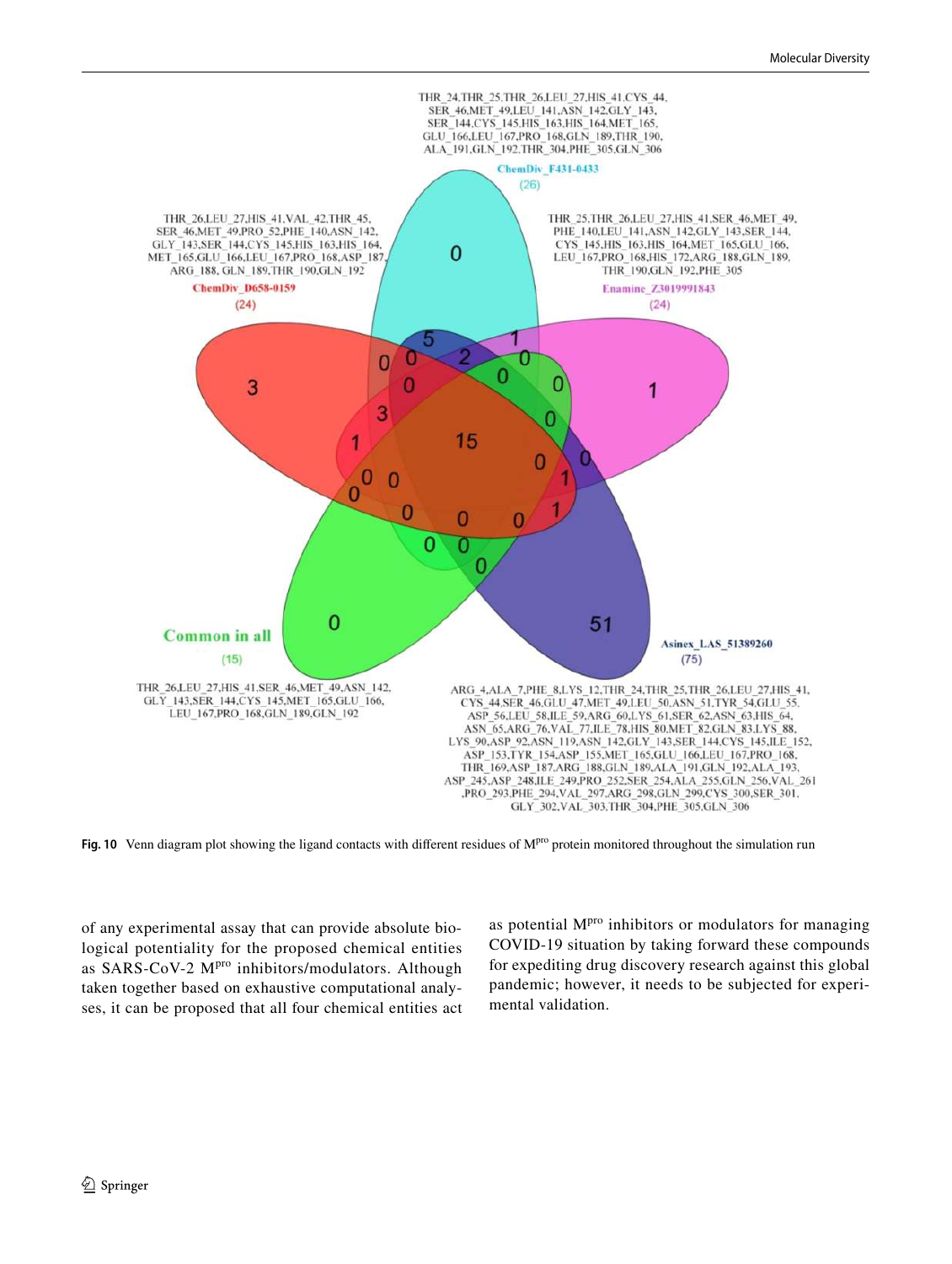<span id="page-16-5"></span>**Fig. 11** Binding free energy of Mpro inhibitors/modulators calculated using MM-GBSA approach



#### <span id="page-16-6"></span>**Table 5** Binding free energy of Mpro inhibitors calculated through MM-GBSA approach. Energy is given in Kcal/mol

| Compounds          | ChemDiv D658-<br>0159 | ChemDiv F431-<br>0433 | Enamine<br>Z3019991843 | Asinex<br>LAS 51389260 |
|--------------------|-----------------------|-----------------------|------------------------|------------------------|
| Minimum            | $-77.452$             | $-71.866$             | $-73.350$              | $-68.674$              |
| Maximum            | $-28.136$             | $-25.539$             | $-20.652$              | $-17.594$              |
| Average            | $-54.846$             | $-50.170$             | $-49.495$              | $-49.320$              |
| Standard deviation | $+6.714$              | $+6.315$              | $+10.181$              | $+6.6174$              |

**Acknowledgement** The authors extend their appreciation to the Deanship of Scientific Research at King Saud University for funding this work through research group No (RG-1441-431). The CHPC ([www.](http://www.chpc.ac.za) [chpc. ac. za](http://www.chpc.ac.za)), Cape Town, South Africa, is thankfully acknowledged for computational resources and tools.

**Authors Contributions** S. Bhowmick was involved in the conceptualization, data curation, formal analysis, investigation, writing—review and editing; A. Saha contributed to the conceptualization, writing review and editing and supervision; S. M. Osman was involved in the investigation, writing—review and editing; F. A. Alasmary was involved in the investigation, writing—review and editing; T.M. Almutairi contributed to the investigation, writing—review and editing; M.A. Islam contributed to the conceptualization, investigation, supervision, data curation, writing—original draft, writing—review and editing.

**Funding** The authors extend their appreciation to the Deanship of Scientific Research at King Saud University for funding this work through research group No (RG-1441–431).

#### **Declaration**

**Conflict of interest** Authors declare that there is no conflict of interest.

**Open Access** This article is licensed under a Creative Commons Attribution 4.0 International License, which permits use, sharing, adaptation, distribution and reproduction in any medium or format, as long as you give appropriate credit to the original author(s) and the source, provide a link to the Creative Commons licence, and indicate if changes were made. The images or other third party material in this article are

included in the article's Creative Commons licence, unless indicated otherwise in a credit line to the material. If material is not included in the article's Creative Commons licence and your intended use is not permitted by statutory regulation or exceeds the permitted use, you will need to obtain permission directly from the copyright holder. To view a copy of this licence, visit http://creativecommons.org/licenses/by/4.0/.

# **References**

- <span id="page-16-0"></span> 1. Verity R, Okell LC, Dorigatti I et al (2020) Estimates of the severity of coronavirus disease 2019: a model-based analysis. Lancet Infect Dis 20:669-677. https://doi.org/10.1016/S1473-3099(20) [30243-7](https://doi.org/10.1016/S1473-3099(20)30243-7)
- <span id="page-16-1"></span> 2. Cascella M, Rajnik M, Cuomo A et al (2021) Features, Evaluation and Treatment Coronavirus (COVID-19). StatPearls Publishing, Treasure Island
- <span id="page-16-2"></span> 3. Lu R, Zhao X, Li J et al (2020) Genomic characterisation and epidemiology of 2019 novel coronavirus: implications for virus origins and receptor binding. Lancet 395:565–574. [https:// doi. org/](https://doi.org/10.1016/S0140-6736(20)30251-8) 10.1016/S0140-6736(20)30251-8
- Zhou P, Lou YX, Wang XG et al (2020) A pneumonia outbreak associated with a new coronavirus of probable bat origin. Nature 579:270-273. https://doi.org/10.1038/s41586-020-2012-7
- <span id="page-16-3"></span> 5. Zhu N, Zhang D, Wang W et al (2020) A novel coronavirus from patients with pneumonia in China, 2019. N Engl J Med 382:727– 733. https://doi.org/10.1056/NEJMoa2001017
- <span id="page-16-4"></span> 6. Guo YR, Cao QD, Hong ZS et al (2020) The origin, transmission and clinical therapies on coronavirus disease 2019 (COVID-19)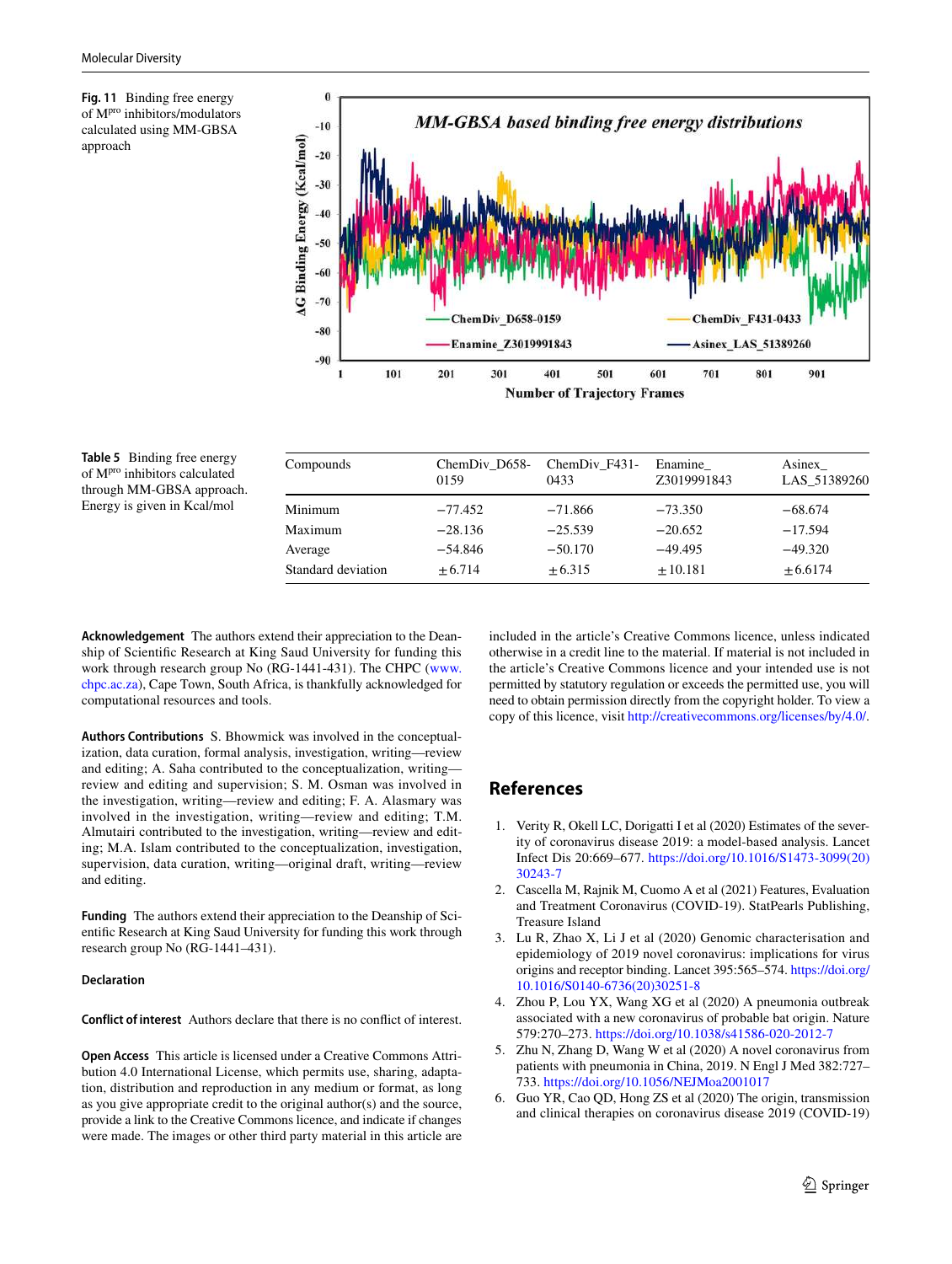outbreak- A n update on the status. Mil Med Res 7:11. https://doi. org/10.1186/s40779-020-00240-0

- <span id="page-17-0"></span> 7. Mahase E (2020) Covid-19: WHO declares pandemic because of "alarming levels" of spread, severity, and inaction. BMJ 368:m1036. https://doi.org/10.1136/bmj.m1036
- <span id="page-17-1"></span> 8. Jeong GU, Song H, Yoon GY et al (2020) Therapeutic strategies against COVID-19 and structural characterization of SARS-CoV-2: A review. Front Microbiol 11:1723. https://doi.org/10. 3389/fmich. 2020. 01723
- <span id="page-17-2"></span> 9. Fu L, Ye F, Feng Y et al (2020) Both Boceprevir and GC376 efficaciously inhibit SARS-CoV-2 by targeting its main protease. Nat Commun 11:4417. [https:// doi. org/ 10. 1038/](https://doi.org/10.1038/s41467-020-18233-x) s41467-020-18233-x
- <span id="page-17-10"></span> 10. Coelho C, Gallo G, Campos CB et al (2020) Biochemical screening for SARS-CoV-2 main protease inhibitors. PLoS ONE 15:e0240079. https://doi.org/10.1371/journal.pone.0240079
- <span id="page-17-9"></span> 11. Hung HC, Ke YY, Huang SY et al (2020) Discovery of M protease inhibitors encoded by SARS-CoV-2. Antimicrob Agents Chemother 64:e00872. [https:// doi. org/ 10. 1128/ AAC. 00872- 20](https://doi.org/10.1128/AAC.00872-20)
- <span id="page-17-4"></span> 12. Mengist HM, Fan X, Jin T (2020) Designing of improved drugs for COVID-19: Crystal structure of SARS-CoV-2 main protease Mpro. Signal Transduct Target Ther 5:67. https://doi.org/10. 1038/s41392-020-0178-y
- <span id="page-17-3"></span> 13. Zhang L, Lin D, Sun X et al (2020) Crystal structure of SARS-CoV-2 main protease provides a basis for design of improved a-ketoamide inhibitors. Science 368:409–412. [https:// doi. org/](https://doi.org/10.1126/science.abb3405) 10.1126/science.abb3405
- <span id="page-17-7"></span> 14. Ghahremanpour MM, Tirado-Rives J, Deshmukh M et al (2020) Identification of 14 known drugs as inhibitors of the main protease of SARS-CoV-2. ACS Med Chem Lett 11:2525–2533. https://doi.org/10.1021/acsmedchem lett.0c00521
- 15. Pillaiyar T, Manickam M, Namasivayam V et al (2016) An overview of severe acute respiratory syndrome-coronavirus (SARS-CoV) 3CL protease inhibitors: Peptidomimetics and small molecule chemotherapy. J Med Chem 59:6595–6628. https://doi. org/10.1021/acs.jmedchem.5b01461
- <span id="page-17-5"></span> 16. Suárez D, Díaz N (2020) SARS-CoV-2 main protease: A molecular dynamics study. J Chem Inf Model 60:5815-5831. https://doi. org/10.1021/acs.jcim.0c00575
- <span id="page-17-6"></span> 17. Ferraz WR, Gomes RA, Novaes ALS, Goulart Trossini GH (2020) Ligand and structure-based virtual screening applied to the SARS-CoV-2 main protease: an in silico repurposing study. Future Med Chem 12:1815-1828. https://doi.org/10.4155/fmc-2020-0165
- <span id="page-17-8"></span> 18. Jin Z, Du X, Xu Y et al (2020) Structure of Mpro from SARS-CoV-2 and discovery of its inhibitors. Nature 582:289–293. https://doi.org/10.1038/s41586-020-2223-y
- <span id="page-17-11"></span> 19. Maia EHB, Assis LC, de Oliveira TA et al (2020) Structure-based virtual screening: From classical to artificial intelligence. Front Chem 8:343. https://doi.org/10.3389/fchem.2020.00343
- <span id="page-17-12"></span> 20. Cavasotto C, Orry AW (2007) Ligand Docking and Structurebased Virtual Screening in Drug Discovery. Curr Top Med Chem 7:1006-1014. https://doi.org/10.2174/156802607780906753
- <span id="page-17-13"></span> 21. Kitchen DB, Decornez H, Furr JR, Bajorath J (2004) Docking and scoring in virtual screening for drug discovery: Methods and applications. Nat Rev Drug Discov 3:935-949. https://doi.org/10. 1038/nrd1549
- <span id="page-17-14"></span> 22. Schrödinger Release 2018-1: LigPrep, Schrödinger, LLC, New York, NY
- <span id="page-17-15"></span> 23. Shelley JC, Cholleti A, Frye LL et al (2007) Epik: A software program for pKa prediction and protonation state generation for druglike molecules. J Comput Aided Mol Des 21:681–691. https://doi. org/10.1007/s10822-007-9133-z
- <span id="page-17-16"></span> 24. Harder E, Damm W, Maple J et al (2016) OPLS3: A force field providing broad coverage of drug-like small molecules and proteins. J Chem Theory Comput 12:281-296. https://doi.org/10. 1021/acs.jctc.5b00864
- <span id="page-17-17"></span> 25. Berman HM, Westbrook J, Feng Z et al (2000) The protein data bank. Nucleic Acids Res 28:235-242. https://doi.org/10.1093/nar/ [28.1. 235](https://doi.org/10.1093/nar/28.1.235)
- <span id="page-17-18"></span> 26. Schrödinger Release 2018-1: Protein Preparation Wizard; Epik, Schrödinger, LLC, New York, NY
- <span id="page-17-19"></span> 27. Madhavi Sastry G, Adzhigirey M, Day T et al (2013) Protein and ligand preparation: Parameters, protocols, and influence on virtual screening enrichments. J Comput Aided Mol Des 27:221–234. https://doi.org/10.1007/s10822-013-9644-8
- <span id="page-17-20"></span> 28. Friesner RA, Banks JL, Murphy RB et al (2004) Glide: A new approach for rapid, accurate docking and scoring. 1. Method and assessment of docking accuracy. J Med Chem 47:1739–1749. https://doi.org/10.1021/jm0306430
- <span id="page-17-21"></span> 29. Schrödinger Release 2018-1: Desmond Molecular Dynamics System, D. E. Shaw Research, New York, NY, 2021. Maestro-Desmond Interoperability Tools, Schrödinger, New York, NY
- <span id="page-17-22"></span>Daina A, Michielin O, Zoete V (2017) SwissADME: A free web tool to evaluate pharmacokinetics, drug-likeness and medicinal chemistry friendliness of small molecules. Sci Rep 7:42717. https://doi.org/10.1038/srep42717
- <span id="page-17-23"></span> 31. Lipinski CA, Lombardo F, Dominy BW, Feeney PJ (2012) Experimental and computational approaches to estimate solubility and permeability in drug discovery and development settings. Adv Drug Deliv Rev 23:3-25. https://doi.org/10.1016/S0169-[409X\(96\) 00423-1](https://doi.org/10.1016/S0169-409X(96)00423-1)
- <span id="page-17-24"></span> 32. Veber DF, Johnson SR, Cheng HY et al (2002) Molecular properties that influence the oral bioavailability of drug candidates. J Med Chem 45:2615-2623. https://doi.org/10.1021/jm020017n
- <span id="page-17-25"></span> 33. de Vrieze M, Janssens P, Szucs R et al (2015) In vitro prediction of human intestinal absorption and blood–brain barrier partitioning: development of a lipid analog for micellar liquid chromatography. Anal Bioanal Chem 407:7453–7477. [https:// doi. org/ 10. 1007/](https://doi.org/10.1007/s00216-015-8911-z) s00216-015-8911-z
- <span id="page-17-26"></span> 34. Pires DEV, Blundell TL, Ascher DB (2015) pkCSM: Predicting small-molecule pharmacokinetic and toxicity properties using graph-based signatures. J Med Chem 58:4066-4072. https://doi. org/10.1021/acs.jmedchem.5b00104
- <span id="page-17-27"></span> 35. Bowers KJ, Chow E, Xu H, et al (2006) Scalable algorithms for molecular dynamics simulations on commodity clusters. In: Proceedings of the 2006 ACM/IEEE Conference on Supercomputing, SC'06
- <span id="page-17-28"></span> 36. Mark P, Nilsson L (2001) Structure and dynamics of the TIP3P, SPC, and SPC/E water models at 298 K. J Phys Chem A 105:9954–9960. [https:// doi. org/ 10. 1021/ jp003 020w](https://doi.org/10.1021/jp003020w)
- <span id="page-17-29"></span> 37. Essmann U, Perera L, Berkowitz ML et al (1995) A smooth particle mesh Ewald method. J Chem Phys 103:8577. https://doi.org/ [10. 1063/1. 470117](https://doi.org/10.1063/1.470117)
- <span id="page-17-30"></span> 38. Bhowmick S, Alissa SA, Wabaidur SM et al (2020) Structureguided screening of chemical database to identify NS3-NS2B inhibitors for effective therapeutic application in dengue infection. J Mol Recognit 33:e2838. https://doi.org/10.1002/jmr.2838
- <span id="page-17-31"></span> 39. Parida P, Bhowmick S, Saha A, Islam MA (2020) Insight into the screening of potential beta-lactamase inhibitors as anti-bacterial chemical agents through pharmacoinformatics study. J Biomol Struct Dyn. https://doi.org/10.1080/07391102.2020.1720819
- <span id="page-17-32"></span> 40. Salentin S, Schreiber S, Haupt VJ et al (2015) PLIP: Fully automated protein-ligand interaction profiler. Nucleic Acids Res 43:W443–W447. https://doi.org/10.1093/nar/gkv315
- <span id="page-17-33"></span> 41. Stoddard SV, Stoddard SD, Oelkers BK et al (2020) Optimization rules for SARS-CoV-2 Mpro antivirals: Ensemble docking and exploration of the coronavirus protease active site. Viruses 12:942. https://doi.org/10.3390/v12090942
- <span id="page-17-34"></span> 42. Mazzini S, Musso L, Dallavalle S, Artali R (2020) Putative SARS-CoV-2 Mpro inhibitors from an in-house library of natural and nature-inspired products: A virtual screening and molecular